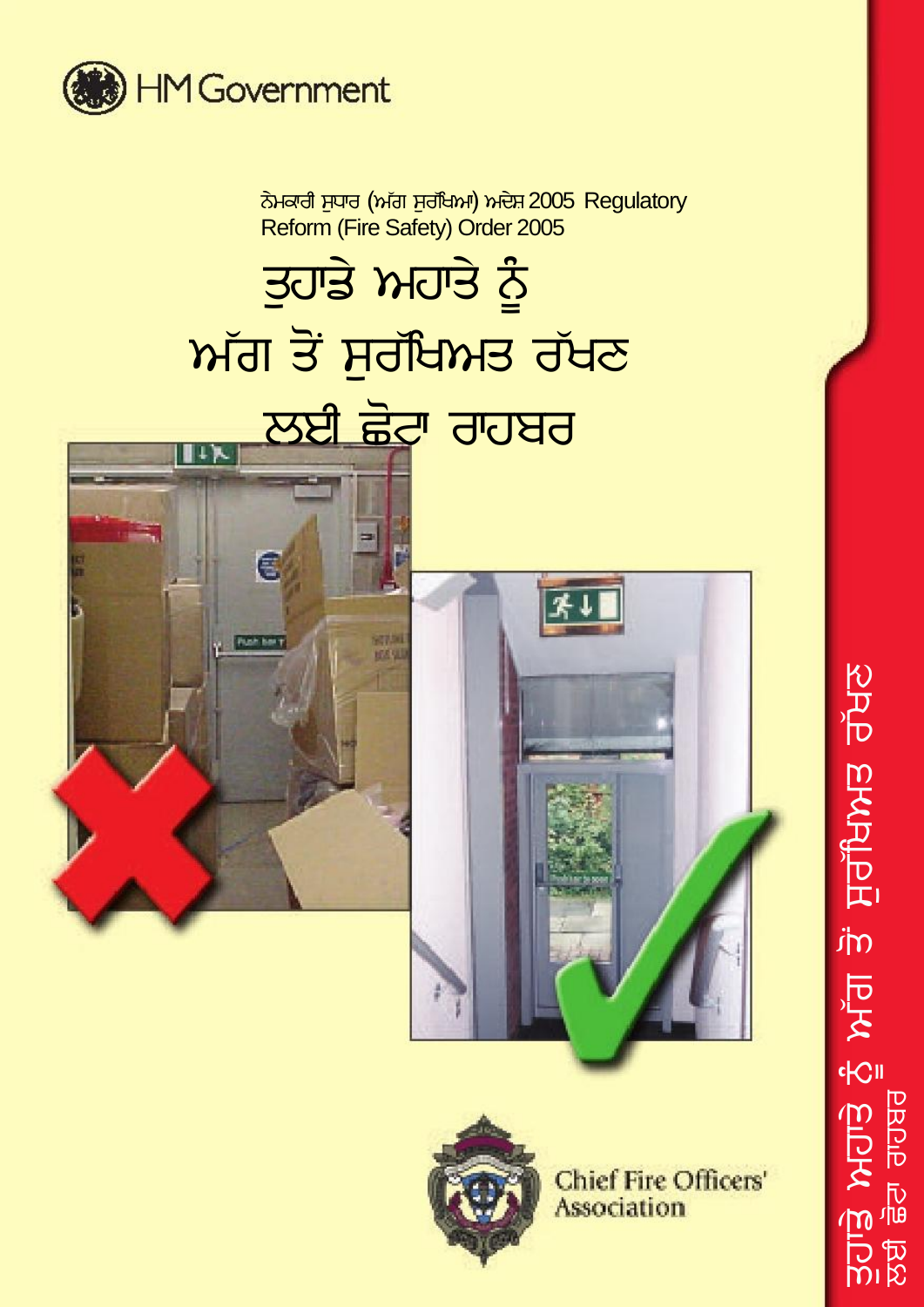#### ਮੱਖਬੰਧ

<u>ਇਹ ਕਿਤਾਬਜ਼ਾ ਛੋਟੇ ਅਤੇ ਦਰਮਿਆਨੇ ਆਕਾਰ ਦੇ </u> ਕਾਰੋਬਾਰਾਂ ਵਿੱਚ ਅੱਗ ਸਰੱਖਿਆ ਲਈ ਜਿੰਮੇਵਾਰ ਲੋਕਾਂ ਲਈ ਸਰਲ ਅਤੇ ਅਮਲੀ ਸਲਾਹ ਪਦਾਨ ਕਰਦਾ ਹੈ।

ਇਹ ਕਿਤਾਬਚਾ ਨੇਮਕਾਰੀ ਸੁਧਾਰ (ਅੱਗ ਸੁਰੱਖਿਆ) ਅਦੇਸ਼ 2005 (Regulatory Reform (Fire Safety) Order 2005) ਦੀ ਪੂਰਤੀ ਤੁਸੀਂ ਕਿਸ ਤਰ੍ਹਾਂ ਯਕੀਨੀ ਬਣਾ ਸਕਦੇ ਹੋ ਬਾਰੇ ਸੇਧ ਦਿੰਦਾ ਹੈ।

ਇਹ ਵਿਸਤਾਰਪੁਰਵਕ ਰਾਹਬਰ ਨਹੀਂ ਹੈ, ਅਤੇ ਇਹ ਸਾਡੇ ਕਿਸੇ ਵਧੇਰੇ ਵਿਸਤਰਤ-ਪ੍ਰਕਾਰ ਦੇ ਰਾਹਬਰਾਂ ਦੀ ਥਾਂ ਤੇ ਨਹੀਂ ਹੈ।

ਜੇ ਤੁਸੀਂ ਅਨੁਭਵ ਕਰਦੇ ਹੋ ਕਿ ਤੁਹਾਨੂੰ ਵਧੇਰੇ ਜਾਣਕਾਰੀ ਦੀ ਲੌੜ ਹੈ, ਤਾਂ ਤੁਸੀਂ ਕਈ ਪ੍ਰਕਾਰ ਦੇ ਰਾਹਬਰ ਅਤੇ ਹੋਰ ਲਾਭਕਾਰੀ ਪੜ੍ਹਨ ਲਈ ਸਮੱਗਰੀ ਦੀ ਸਚੀ ਕਿਸ ਤਰਾਂ ਪ੍ਰਾਪਤ ਕਰ ਸਕਦੇ ਹੋ ਦਾ ਵੇਰਵਾ ਇਸ ਪਰਜ਼ੇ ਦੇ ਅੰਤ ਵਿੱਚ ਲੱਭ ਸਕਦੇ ਹੋ।

## ਨੇਮਕਾਰੀ ਸਧਾਰ (ਅੱਗ ਸਰੱਖਿਆ) ਅਦੇਸ਼ 2005 (Regulatory Reform (Fire Safety) Order 2005) ਕੀ ਹੈ?

ਜਿੱਥੇ ਜਰੂਰੀ ਹੋਵੇ ਅਤੇ ਉਹ ਵੀ ਉਸ ਢੰਗ ਨਾਲ ਜੋ ਅਧੁਨਿਕ ਕਾਰੋਬਾਰ ਦੀਆਂ ਲੋੜਾਂ ਦੇ ਵਧੇਰੇ ਅਨਕਲ ਹੋਵੇ ਕੇਵਲ ਉਥੇ ਹੀ ਨੇਮਤ ਕਰਨ ਲਈ ਸਰਕਾਰ ਵਚਨਬੱਧ ਹੈ। ਇਸ ਕਰਕੇ ਹੀ ਇਹ ਅਦੇਸ਼ ਨੇਮਕਾਰੀ ਸਧਾਰ ਐਕਟ 2001 (Regulatory Reform Act 2001) ਅਧੀਨ ਦਿੱਤਾ ਗਿਆ ਸੀ। ਬਹੁਤੇ ਅੱਗ ਸਰੱਖਿਆ ਕਾਨੰਨ ਨਿਰਮਾਣ ਦੀ ਥਾਂ ਤੇ ਇਹ ਇੱਕ ਸਰਲ ਅਦੇਸ਼ ਜਾਰੀ ਕੀਤਾ ਗਿਆ ਹੈ। ਇਸ ਦਾ ਮਤਲਬ ਹੈ ਕਿ ਜਿਸ ਵਿਅਕਤੀ ਦਾ ਅਹਾਤੇ ਵਿੱਚ ਕੱਝ ਹੱਦ ਤੱਕ ਕਾਬ ਹੈ ਉਸ ਨੂੰ ਅੱਗ ਦੇ ਖ਼ਤਰੇ ਘਟਾਉਣ ਲਈ ਜਾਇਜ਼ ਕੱਦਮ ਉਠਾਉਣੇ ਲਾਜ਼ਮੀ ਹਨ ਅਤੇ ਜੇ ਅੱਗ ਲੱਗ ਜਾਵੇ ਤਾਂ ਉਸ ਨੂੰ ਯਕੀਨੀ ਬਣਾਉਣਾ ਚਾਹੀਦਾ ਹੈ ਕਿ ਲੋਕ ਸੁਰੱਖਿਅਤ ਤੌਰ ਤੇ ਬਾਹਰ ਨਿਕਲ ਸਕਣ।

## ਇਹ ਕਿਤਾਬਜ਼ਾ ਕੀ ਕਰ ਸਕਦਾ ਹੈ?

ਬਹਤੀਆਂ ਸਤਿੱਥੀਆਂ ਵਿੱਚ, ਵਿਸ਼ੇਸ਼ੱਗ ਜਾਂ ਰਿਵਾਇਤੀ ਗਿਆਨ ਜਾਂ ਸਿੱਖਲਾਈ ਤੋਂ ਬਗੈਰ ਹੀ, ਸੱਭ ਤੋਂ ਵੱਧ ਸੰਭਾਵੀ ਸਰੱਖਿਅਤ ਨਤੀਜਾ ਪ੍ਰਾਪਤ ਕਰਨ ਲਈ ਇਹ ਕਿਤਾਬਚਾ ਤਹਾਡੀ ਕੱਦਮ-ਤੋਂ-ਕੱਦਮ ਤੱਕ ਪਕਿਰਿਆ ਵਿੱਚ ਦੀ ਅੱਗਵਾਈ ਕਰੇਗਾ।

ਅੱਗ ਸੁਰੱਖਿਆ ਪ੍ਰਾਪਤ ਕਰਨੀ ਬਹੁਤੀ ਵਾਰੀ ਸਧਾਰਨ ਸੂਝ ਦੀ ਗੱਲ ਹੁੰਦੀ ਹੈ, ਪਰ ਤੁਹਾਨੂੰ ਪੱਕੇ ਤੌਰ ਤੇ ਲਾਜ਼ਮੀ ਕੱਦਮਾਂ ਦੀ ਕਾਰਵਾਈ ਪੂਰੀ ਕਰਨ ਲਈ ਉਚਿੱਤ ਸਮਾਂ ਕੱਢਕੇ ਰੱਖਣਾ ਚਾਹੀਦਾ ਹੈ। ਵਧੇਰੇ ਗੰਝਲਦਾਰ ਅਹਾਤਿਆਂ ਵਿੱਚ ਜਾਂ ਜਿਨ੍ਹਾਂ ਵਿੱਚ ਬਹੁਤੇ ਲੋਕੀਂ ਖ਼ਤਰੇ ਵਿੱਚ ਹੋਣ, ਜਿਸ ਤਰ੍ਹਾਂ ਕਿ ਕੇਅਰ ਹੋਮਜ਼, ਹਸਪਤਾਲ ਜਾਂ ਵੱਡੇ ਸਿਨਮੇ, ਤੁਹਾਨੂੰ ਵਧੇਰੇ ਮਾਹਿਰ ਮਦਦ ਦੀ ਲੋੜ ਪੈ ਸਕਦੀ ਹੈ।

## ਅਦੇਸ਼ ਕਿੱਥੇ ਲਾਗੂ ਹੁੰਦਾ ਹੈ?

ਅਦੇਸ਼ ਕਰੀਬ ਹਰ ਅਹਾਤੇ ਤੇ ਲਾਗੂ ਹੈ ਅਤੇ ਇਸ ਵਿੱਚ ਕਰੀਬ ਹਰ ਪ੍ਰਕਾਰ ਦੀ ਇਮਾਰਤ, ਬਣਤਰ ਅਤੇ ਖੱਲੀ ਥਾਂ ਸ਼ਾਮਲ ਹੈ।

ਉਦਾਹਰਨ ਵੱਜੋਂ, ਇਹ ਇਨ੍ਹਾਂ ਉੱਪਰ ਲਾਗ ਹੈ:

- ਦਫ਼ਤਰ ਅਤੇ ਦਕਾਨਾਂ;
- ਦੇਖ-ਭਾਲ ਕਰਨ ਵਾਲੇ ਅਹਾਤੇ ਜਿਸ ਵਿੱਚ ਕੇਅਰ ਹੋਮਜ ਅਤੇ ਹਸਪਤਾਲ ਸ਼ਾਮਲ ਹਨ:
- ਭਾਈਚਾਰਕ ਹਾਲ, ਭਜਨ ਬੰਦਗੀ ਦੇ ਅਸਥਾਨ ਅਤੇ ਦੂਜੇ ਭਾਈਚਾਰਕ ਅਹਾਤੇ:
- ਉਨਾਂ ਜਾਇਦਾਦਾਂ ਦੇ ਸਾਂਝੇ ਥਾਂ ਜਿਨਾਂ ਵਿੱਚ ਕਈ ਘਰਬਾਰ ਰਹਿੰਦੇ
- ਹਨ (ਰਿਹਾਇਸ਼ੀ ਕਾਨੂੰਨ ਵੀ ਲਾਗੂ ਹੋ ਸਕਦੇ ਹਨ);
- ਪੱਬ, ਕਲੱਬ ਅਤੇ ਰੈਸਟੋਰੈਂਟ; ਸਕੂਲ ਅਤੇ ਸਪੋਰਟਸ ਸੈਂਟਰ;
- ∙ ਤੈਬੂ ਅਤੇ ਵੱਡੇ ਤੈਬੂ;
- ਹੋਟਲ ਅਤੇ ਸਰਾਂ; ਅਤੇ
- ਫੈਕਟਰੀਆਂ ਅਤੇ ਵੈਅਰਹਾੳਸ।

ਇਹ ਇਨਾਂ ਉੱਪਰ ਨਹੀਂ ਲਾਗ:

● ਲੋਕਾਂ ਦੇ ਨਿੱਜੀ ਘਰ, ਜਿਸ ਵਿੱਚ ਬਲਾਕ ਜਾਂ ਮਕਾਨ ਵਿੱਚ ਨਿੱਜੀ ਫਲੈਟ ਸ਼ਾਮਲ ਹਨ।



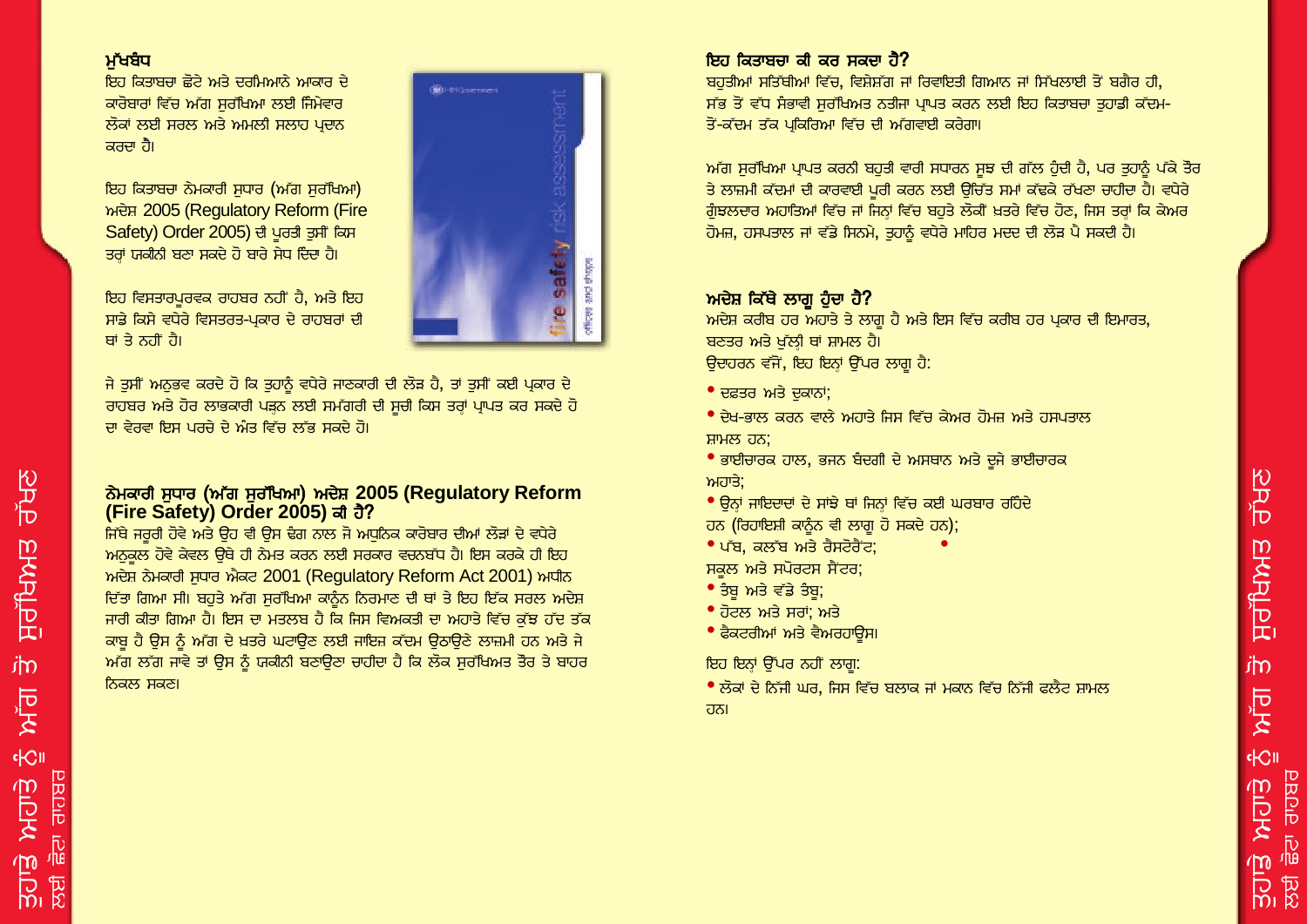# <u>ਤਸਰ ਸੁਪਸਪੁਸ</u> 血 모선 **c**<sub>IC</sub> <u>PRP</u> **EIDM**  $\sqrt{2}$ **R**<br>Rud

#### ਅਦੇਸ਼ ਅਧੀਨ ਮੱਖ ਨਿਯਮ ਕੀ ਹਨ? ਤਹਾਨੇ ਇਹ ਕਰਨਾ ਲਾਜਮੀ ਹੈ:

- ਸੱਭ ਸੈਭਾਵੀ ਖਤਰਿਆਂ ਅਤੇ ਜੋਖਮ ਦੀ ਪਛਾਣ ਕਰਨ ਲਈ ਅੱਗ-ਖ਼ਤਰੇ ਦਾ ਮਲਾਂਕਣ ਕਰਨਾ;
- ਵਿਚਾਰਨਾ ਕਿ ਖਾਸ ਕੋਣ ਖ਼ਤਰੇ ਵਿੱਚ ਹੋ ਸਕਦਾ ਹੈ:
- ਜਿਨਾਂ ਹੋ ਸਕੇ ਅੱਗ ਦਾ ਖ਼ਤਰਾ ਖ਼ਤਮ ਕਰੋ ਜਾਂ ਘਟਾਓ ਅਤੇ ਰਹਿ ਗਏ ਸੈਭਾਵੀ ਖ਼ਤਰੇ ਨਾਲ ਨਜਿੱਠਣ ਲਈ ਅੱਗ ਤੋ ਬਚਾ ਕਰਨ ਲਈ ਸਧਾਰਨ ਉਪਰਾਲਿਆਂ ਦਾ ਪ੍ਰਬੰਧ ਕਰੋ;



ਮੜਾ ਘਰ ਦਾ ਪ੍ਰਬੰਧ ● ਜੇ ਅੱਗ ਲੱਗਣ ਜਾਂ ਵਿਸਫੋਟਿਕ ਸਮੱਗਰੀ ਵਰਤੀ ਜਾਂਦੀ ਜਾਂ ਸੰਭਾਲੀ ਜਾਂਦੀ ਹੋਵੇ ਤਾਂ ਯਕੀਨੀ ਬਣਾਓ ਕਿ ਰੱਖਿਆ ਪਬੰਧ ਕੀਤਾ ਹੋਇਆ ਹੈ:

● ਸੱਭ ਸੈਕਟ ਨਾਲ ਨਜਿੱਠਣ ਲਈ ਯੋਜਨਾ ਬਣਾਓ ਅਤੇ, ਬਹੁਤੇ ਹਾਲਾਤਾਂ ਵਿੱਚ ਆਪਣੀਆਂ ਲੱਭਤਾਂ ਦਾ ਰਿਕਾਰਡ ਰੱਖੋ; ਅਤੇ • ਲੋਤ ਪੈਣ ਤੇ ਆਪਣੀਆਂ ਲੱਭਤਾਂ ਬਾਰੇ ਮੁੜ-ਵਿਚਾਰ ਕਰੋ।

## ਅਦੇਸ਼ ਦੀ ਪਰਤੀ ਲਈ ਕੋਣ ਜਿੰਮੇਵਾਰ ਹੈ?

ਅਦੇਸ਼ ਅਧੀਨ, ਕੋਈ ਵੀ ਜਿਸ ਦਾ ਅਹਾਤੇ ਤੇ ਕਾਬ ਹੋਵੇ ਜਾਂ ਕੋਈ ਵੀ ਜਿਸ ਦਾ ਖ਼ਾਸ ਥਾਵਾਂ ਜਾਂ ਵਿਵਸਥਾਵਾਂ ਤੇ ਕੁੱਝ ਹੱਦ ਤੱਕ ਕਾਬੂ ਹੋਵੇ ਉਹ ਜਿੰਮੇਵਾਰ ਵਿਅਕਤੀ ਹੋ ਸਕਦਾ ਹੈ। ਉਦਾਹਰਨ ਵੱਜੋਂ, ਇਹ ਹੋ ਸਕਦੇ ਹਨ:

● ਜਿਸ ਅਹਾਤੇ ਦੇ ਹਿੱਸਿਆ ਵਿੱਚ ਕਰਮਚਾਰੀ ਜਾਂਦੇ ਹੋਣ ਉਨ੍ਹਾਂ ਲਈ ਮਾਲਕ ਜਿੰਮੇਵਾਰ; ● ਅਹਾਤੇ ਦੇ ਸਾਂਝੇ ਹਿੱਸਿਆ ਜਾਂ ਸਾਂਝੇ ਅੱਗ ਸਰੱਖਿਆ ਸਾਜੋ ਸਮਾਨ ਜਿਸ ਤਰਾਂ ਕਿ ਅੱਗ-ਚਿਤਾਵਨੀ ਵਿਵਸਥਾਵਾਂ ਜਾਂ ਪਾਣੀ ਛਿੜਕ ਜੰਤਰ ਲਈ ਪਬੰਧਕੀ ਏਜੰਟ ਜਾਂ ਮਾਲਕ ਜਿੰਮੇਵਾਰ; ● ਜੇ ਉਨ੍ਹਾਂ ਕੋਲ ਕੋਈ ਕਾਬ ਹੋਵੇ ਤਾਂ ਰਹਿਣ ਵਾਲਾ, ਜਿਸ ਤਰ੍ਹਾਂ ਕਿ ਸਵੈ-ਰੋਜ਼ਗਾਰੀ ਲੋਕ ਜਾਂ ਸੇਵਕ ਸੈਸ਼ਥਾਵਾਂ; ਜਾਂ

● ਕੋਈ ਵੀ ਹੋਰ ਵਿਅਕਤੀ ਜਿਸ ਕੋਲ ਅਹਾਤੇ ਦੇ ਕੱਝ ਹਿੱਸੇ ਉੱਪਰ ਕੱਝ ਕਾਬ ਹੋਵੇ।

ਭਾਵੇਂ ਕਈ ਅਹਾਤਿਆਂ ਵਿੱਚ ਜਿੰਮੇਵਾਰ ਵਿਅਕਤੀ ਸਪਸ਼ਟ ਹੋਵੇਗਾ. ਕਈ ਐਸੇ ਮੌਕੇ ਹੋ ਸਕਦੇ ਹਨ ਜਦੋਂ ਕੱਝ ਗਿਣਤੀ ਦੇ ਵਿਅਕਤੀਆਂ ਦੀ ਕੱਝ ਜਿੰਮੇਵਾਰੀ ਹੈ।

## ਮੈਂ ਅਦੇਸ਼ ਦੀ ਕਿਸ ਤਰ੍ਹਾਂ ਪੂਰਤੀ ਕਰਾਂ?

ਜੇ ਤੁਸੀਂ ਜਿਮੇਵਾਰ ਵਿਅਕਤੀ ਹੋ, ਤਾਂ ਤੁਹਾਨੂੰ ਲਾਜ਼ਮੀ ਤੌਰ ਤੇ ਅੱਗ-ਖ਼ਤਰੇ ਦਾ ਮਲਾਂਕਣ ਕਰਨਾ ਚਾਹੀਦਾ ਹੈ ਭਾਵੇ ਤਸੀਂ ਇਹ ਕੰਮ ਕਰਨ ਲਈ ਹੋਰ ਕਿਸੇ ਯੋਗ ਵਿਅਕਤੀ ਨੂੰ ਦੇ ਸਕਦੇ ਹੋ। ਐਪਰ, ਕਾਨੂੰਨ ਅਨੁਸਾਰ, ਇਸ ਅਦੇਸ਼ ਦੀ ਪੂਰਤੀ ਲਈ ਖੁੱਦ ਤੁਸੀਂ ਹੀ ਜਿੰਮੇਵਾਰ ਹੋਵੇਂਗੇ।

ਜਿੰਮੇਵਾਰ ਵਿਅਕਤੀ , ਖੱਦ ਇਕੱਲੇ ਹੀ ਜਾਂ ਕਿਸੇ ਹੋਰ ਜਿੰਮੇਵਾਰ ਵਿਅਕਤੀ ਦੇ ਸਾਥ, ਜਿਨਾਂ ਕ ਅਮਲੀ ਤੌਰ ਤੇ ਸੰਭਵ ਹੋਵੇ ਨੂੰ ਯਕੀਨੀ ਬਣਾਉਣਾ ਚਾਹੀਦਾ ਹੈ ਕਿ ਜੇ ਅੱਗ ਲੱਗ ਜਾਵੇ ਤਾਂ ਅਹਾਤੇ ਅੰਦਰ ਜਾਂ ਨਜ਼ਦੀਕ, ਹਰ ਵਿਅਕਤੀ ਸਰੱਖਿਅਤ ਢੰਗ ਨਾਲ ਬਾਹਰ ਨਿਕਲ ਸਕਦਾ ਹੈ।

ਇਹ ਪਹਿਲੇ ਕਾਨੂੰਨ ਨਾਲੋਂ ਇਸ ਤਰ੍ਹਾਂ ਵੱਖਰਾ ਹੈ ਕਿ ਤੁਹਾਨੂੰ ਤੁਹਾਡੇ ਅਹਾਤੇ ਤੇ ਜੋ ਵਿਅਕਤੀ ਮੌਜਦ ਹੋ ਸਕਦਾ ਹੋਵੇ, ਉਨ੍ਹਾਂ ਨੂੰ ਵਿਚਾਰ ਅਧੀਨ ਕਰਨਾ ਲਾਜ਼ਮੀ ਹੈ, ਭਾਵੇਂ ਉਹ ਮਲਾਜ਼ਮ, ਮਲਾਕਾਤੀ ਜਾਂ ਆਮ ਲੋਕ ਹੋਣ, ਉਦਾਹਰਨ ਵੱਜੋਂ, ਖੱਲੇ ਮੈਦਾਨ ਵਿੱਚ ਮਨੋਰੰਜਨ ਸਮਾਗਮ ਤੇ। ਤੁਹਾਨੂੰ ਉਨ੍ਹਾਂ ਲੋਕਾਂ ਦਾ ਖ਼ਾਸ ਖਿਆਲ ਰੱਖਣਾ ਚਾਹੀਦਾ ਹੈ ਜਿਨ੍ਹਾਂ ਨੂੰ ਕੋਈ ਅੰਗਹੀਣਤਾ ਹੋ ਸਕਦੀ ਹੋਵੇ ਜਾਂ ਜਿਨ੍ਹਾਂ ਨੂੰ ਵਿਸ਼ੇਸ਼ ਸਹਾਇਤਾ ਦੀ ਲੋੜ ਪੈ ਸਕਦੀ ਹੋਵੇ।

ਅਦੇਸ਼ ਆਖਦਾ ਹੈ ਕਿ ਤੁਹਾਨੂੰ ਤੁਹਾਡੇ ਅਹਾਤੇ ਵਿੱਚ ਹਰ ਇੱਕ ਅੱਗ-ਖ਼ਤਰੇ ਨਾਲ ਨਜਿੱਠਣਾ ਚਾਹੀਦਾ ਹੈ। ਅੱਗ ਹਕਮਰਾਨ ਹੁਣ ਅੱਗ ਸਰਟੀਫਿਕੇਟ ਨਹੀਂ ਜਾਰੀ ਕਰਦੇ ਅਤੇ ਪਹਿਲਾਂ ਜਾਰੀ ਕੀਤੇ ਹੋਇਆਂ ਦੀ ਹੁਣ ਕੋਈ ਕਾਨੂੰਨੀ ਮਾਣਤਾ ਨਹੀਂ ਹੈ।

ਤਹਾਨੂੰ ਫਿਰ ਵੀ ਅੱਗ-ਖ਼ਤਰੇ ਦਾ ਮਲਾਂਕਣ ਕਰਨਾ ਲਾਜ਼ਮੀ ਹੈ ਪਰ ਜੋ ਅੱਗ ਸਰਟੀਫਿਕੇਟ ਤਹਾਨੂੰ ਕੋਲ ਪਹਿਲਾਂ ਹੀ ਮੌਜੂਦ ਹਨ ਉਹ ਇਹ ਮਲਾਂਕਣ ਅਰੰਭ ਕਰਨ ਲਈ ਲਾਭਕਾਰੀ ਸਾਬਤ ਹੋ ਸਕਦੇ ਹਨ।

ਜੇ ਤੁਹਾਡੇ ਅਹਾਤੇ ਅਧੁਨਿਕ ਉਸਾਰੀ ਦੇ ਨਿਯਮਾਂ ਅਨੁਕੂਲ ਡੀਜ਼ਾਇਨ ਕੀਤੇ ਅਤੇ ਉਸਾਰੇ ਗਏ ਹਨ (ਅਤੇ ਉਨ੍ਹਾਂ ਨਿਯਮਾਂ ਅਨੁਸਾਰ ਵਰਤੇ ਜਾਂਦੇ ਹਨ), ਤਾਂ ਤੁਹਾਡੇ ਢਾਂਚਾਗਤ ਅੱਗ ਬਚਾ ਉਪਰਾਲੇ ਪ੍ਰਵਾਨ ਕਰਨਯੋਗ ਹੋਣੇ ਚਾਹੀਦੇ ਹਨ। ਤੁਹਾਨੂੰ ਫਿਰ ਵੀ ਅੱਗ-ਖ਼ਤਰੇ ਦਾ ਮੁਲਾਂਕਣ ਕਰਨਾ ਲਾਜ਼ਮੀ ਹੈ ਅਤੇ ਪੱਕੇ ਤੌਰ ਤੇ ਸੱਭ ਅੱਗ ਬਚਾ ਉਪਰਾਲੇ ਅਤੇ ਨੇਮਬੱਧ ਮੁਰੰਮਤੀ ਕਾਰਵਾਈਆਂ ਜਾਰੀ ਰੱਖਣੀਆਂ ਚਾਹੀਦੀਆਂ ਹਨ।

ਰੱਖਣ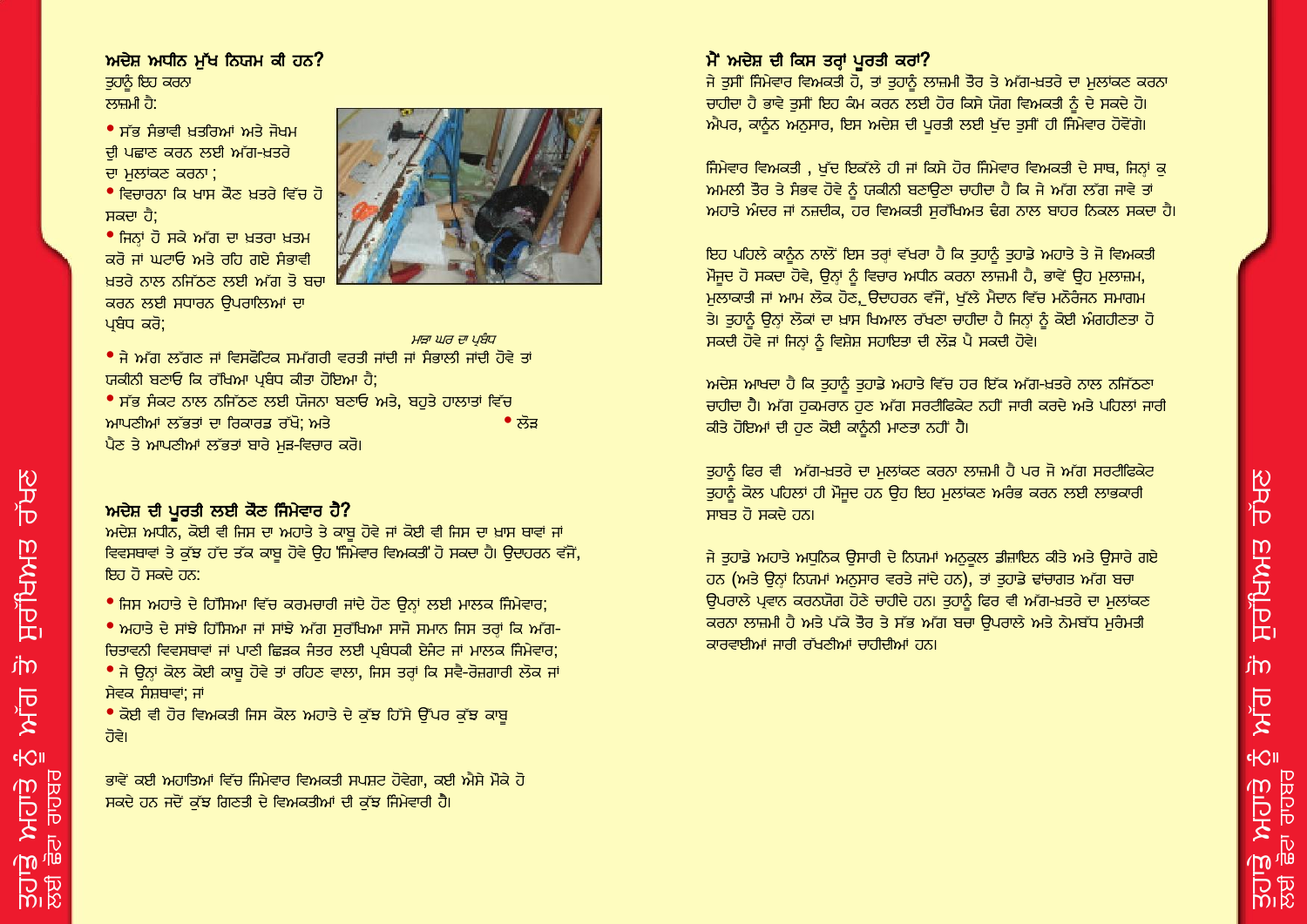| ਅੱਗ ਸੁਰੱਖਿਆ ਖ਼ਤਰੇ ਦਾ ਮੁਲਾਂਕਣ                                                                                                                                                                                                                                                      |
|-----------------------------------------------------------------------------------------------------------------------------------------------------------------------------------------------------------------------------------------------------------------------------------|
| ਅੱਗ ਦੇ ਖਤਰੇ ਪਛਾਣੋ<br>ਪਛਾਣੋ:<br>● ਭਖਣ ਦੇ ਸੋਮੇ;<br>ਬਾਲਣ ਦੇ ਸੋਮੇs; ਅ <u>ਤੇ</u><br>ਆਕਸੀਜਨ ਦੇ ਸੋਮੇ।                                                                                                                                                                                    |
| ਖ਼ਤਰੇ ਵਿੱਚ ਲੋਕਾਂ ਦੀ ਪਛਾਣ ਕਰੋ<br>ਪਛਾਣੋ:<br><u>• ਅਹਾਤੇ ਅੰਦਰ ਅਤੇ ਆਸ ਪਾਸ ਲੋਕ ਅਤੇ;</u><br>ਖਾਸ ਤੌਰ ਤੇ ਉਹ ਲੋਕ ਜੋ ਖ਼ਤਰੇ ਵਿੱਚ ਹਨ                                                                                                                                                           |
| ਨਿਰਧਾਰਨ ਕਰੋ, ਖ਼ਤਮ ਕਰੋ ਜਾਂ ਘਟਾਓ, ਅਤੇ ਖ਼ਤਰੇ ਤੋਂ ਬਚਾ<br>ਕਰੋ<br>● ਅੱਗ ਲੱਗਣ ਦੇ ਖਤਰੇ ਦਾ ਨਿਰਧਾਰਨ ਕਰੋ।<br>● ਅੱਗ ਤੋਂ ਲੋਕਾਂ ਨੂੰ ਖਤਰੇ ਦਾ ਨਿਰਧਾਰਨ ਕਰੋ।     ਅੱਗ<br>● ਦੇ ਖਤਰੇ ਖਤਮ ਕਰੋ ਜਾਂ ਘਟਾਓ।<br>● ਲੋਕਾਂ ਨੰ ਅੱਗ ਦੇ ਖਤਰੇ ਖਤਮ ਕਰੋ ਜਾਂ ਘਟਾਓ।<br>ਅੱਗ ਤੋਂ<br>● ਬਚਾ ੳਪਰਾਲੇ ਕਰਕੇ ਲੋਕਾਂ ਦੀ ਰੱਖਿਆ ਕਰੋ। |
| ਅੰਕਿਤੁ ਕਰੋ, ਯੋਜਨਾ ਬਣਾਓ, ਜਾਣੂ ਕਰਾਓ, ਹਿਦਾਇਤ ਕਰੋ ਅਤੇ<br>ਸਿਖਾਓ<br>• ਸੱਭ ਮੁੱਖ ਲੱਭਤਾਂ ਅਤੇ ਆਪਣੀ ਕੀਤੀ ਕਾਰਵਾਈ ਅੰਕਿਤ ਕਰੋ।<br>● ਦੂਜੇ ਜਿਮੇਵਾਰ ਲੋਕਾਂ ਨਾਲ ਸਲਾਹ ਅਤੇ ਕੈਮ ਕਰੋ।<br>$\bullet$ ਸੈਕਟ<br>ਯੋਜਨਾ ਤਿਆਰ ਕਰੋ।<br>● ਸੰਬੰਧਿਤ ਲੋਕਾਂ ਨੂੰ ਜਾਣੂ ਕਰਾਓ ਅਤੇ ਹਿਦਾਇਤ ਕਰੋ।  ●<br>ਸਿੱਖਲਾਈ ਦਿਓ। .          |
| ਮੁੜ-ਵਿਚਾਰ<br><u>● ਆਪਣੇ ਅੱਗ-ਖਤਰਾ ਮੁ</u> ਲਾਂਕਣ ਦਾ ਨੇਮਬੱਧ ਮੁੜ-ਵਿਚਾਰ ਕਰੋ।<br>• ਜਿੱਥੇ ਲੋੜ ਹੋਵੇ ਬਦਲੀ ਕਰੋ।                                                                                                                                                                               |
| ਆਪਣੇ ਅੱਖ-ਖਤਰਾ ਮੁਲਾਂਕਣ ਦਾ ਨੇਮਬੱਧ ਮੁੜ-ਵਿਚਾਰ<br>ਕਰਨਾ ਯਾਦ ਰੱਖੋ।                                                                                                                                                                                                                       |

#### ਕਦਮ 1 – ਆਪਣੇ ਅਹਾਤੇ ਵਿੱਚ ਖਤਰਿਆਂ ਦੀ ਪਛਾਣ ਕਰੋ ਤਹਾਨੂੰ ਇਹ ਪਛਾਣਨੇ ਲਾਜ਼ਮੀ ਹਨ:

● ਭਖਣ ਦੇ ਸੋਮੇ ਜਿਸ ਤਰਾਂ ਕਿ ਨੰਗੀਆਂ ਲਾਟਾਂ,

ਹੀਟਰ ਜਾਂ ਕੁੱਝ ਕਾਰੋਬਾਰੀ ਕਾਰਵਾਈਆਂ;

● ਬਾਲਣ ਦੇ ਸੋਮੇ ਜਿਸ ਤਰਾਂ ਕਿ ਜਮਾਂ ਹੋਈ ਰੈਂਹਦ ਖੰਹਦ, ਨਮਾਇਸ਼ ਸਮੱਗਰੀ, ਟੈਕਸਟਾਲਿ ਕੱਪੜੇ ਜਾਂ ਵਾਧੂ ਜਮ੍ਹਾਂ ਮਾਲ; ਅਤੇ

● ਆਕਸੀਜਨ ਦੇ ਸੋਮੇ ਜਿਸ ਤਰਾਂ ਕਿ ਐਰ ਕੈਨਡਿਸ਼ਨਿੰਗ ਜਾਂ ਦਵਾਈਆਂ ਜਾਂ ਕਾਰੋਬਾਰੀ ਆਕਸੀਜਨ ਸਪਲਾਈ।



## ਕਦਮ 2 – ਖਤਰੇ ਵਿੱਚ ਲੋਕਾਂ ਦੀ ਪਛਾਣ ਕਰੋ

ਤਹਾਨੂੰ ਉਨ੍ਹਾਂ ਲੋਕਾਂ ਦੀ ਪਛਾਣ ਕਰਨ ਦੀ ਲੋੜ ਹੈ ਜੋ ਖਾਸ ਤੌਰ ਤੇ ਖ਼ਤਰੇ ਵਿੱਚ ਹੋ ਸਕਦੇ ਹਨ ਜਿਸ ਤਰਾਂ ਕਿ:

- ਅੱਗ ਦੇ ਖਤਰਿਆਂ ਕੋਲ ਕੈਮ ਕਰ ਰਹੇ ਲੋਕ;
- ਇਕੱਲੇ ਜਾਂ ਨਵੇਕਲੇ ਥਾਂਵਾਂ ਤੇ ਕੰਮ ਕਰ ਰਹੇ ਲੋਕ (ਜਿਸ ਤਰਾਂ ਕਿ ਛੱਤ ਉੱਪਰ ਥਾਂ ਜਾਂ ਸਟੋਰਰਮ);
- ਬੱਚੇ ਜਾਂ ਬੱਚਿਆਂ ਵਾਲੇ ਮਾਪੇ: ਅਤੇ
- ਬਜ਼ਰਗ ਜਾਂ ਨਿਰਬਲ ਲੋਕ ਅਤੇ ਅੰਗਹੀਣ ਲੋਕ।

## ਕਦਮ 3 – ਨਿਰਧਾਰਨ ਕਰੋ, ਖਤਮ ਕਰੋ, ਘਟਾਓ ਅਤੇ ਖਤਰੇ ਤੋਂ ਬਚਾ ਕਰੋ

ਆਪਣੇ ਅਹਾਤੇ ਵਿੱਚ ਅੱਗ ਲੱਗਣ ਦੇ ਖਤਰੇ ਦਾ ਨਿਰਧਾਰਨ ਕਰੋ। ਜਿੱਥੇ ਹੋ ਸਕੇ ਤਹਾਨੂੰ ਸੱਭ ਅੱਗ ਦੇ ਖਤਰੇ ਖਤਮ ਕਰਨੇ ਜਾਂ ਘਟਾਉਣੇ ਚਾਹੀਦੇ ਹਨ ਅਤੇ ਜੋ ਖ਼ਤਰੇ ਤਸੀਂ ਪਛਾਣੇ ਹਨ ਉਹ ਘਟਾਉਣੇ ਚਾਹੀਦੇ ਹਨ। ਉਦਾਹਰਨ ਵੱਜੋਂ, ਤੁਹਾਨੂੰ ਇਹ ਕਰਨਾ ਲਾਜ਼ਮੀ ਹੈ:

● ਜਿਆਦਾ ਅੱਗ ਲੱਗ ਸਕਣ ਵਾਲੀ ਸਮੱਗਰੀ ਦੀ ਥਾਂ ਤੇ ਘੱਟ ਅੱਗ ਲੱਗ ਸਕਣ ਵਾਲੀ ਵਰਤੋ:

● ਪੱਕੇ ਤੌਰ ਤੇ ਅੱਗ ਲੱਗ ਸਕਣ ਵਾਲੀ ਸਮੱਗਰੀ ਭਖਣ ਦੇ ਸੋਮਿਆਂ ਤੋਂ ਅਲੱਗ ਕਰੋ: ਅਤੇ  $\bullet$  ਸਰੱਖਿਅਤ-ਸਿਗਰਟਾਂ ਪੀਣ ਦੀ ਨੀਤੀ ਕਾਇਮ ਕਰੋ।

ਜਦੋਂ ਤੁਸੀਂ ਖਤਰਿਆਂ ਨੂੰ ਜਿਨ੍ਹਾਂ ਹੋ ਸਕੇ ਘਟਾ ਲਿਆ ਹੋਵੇ, ਤਾਂ ਤੁਹਾਨੂੰ ਰਹਿ ਗਏ ਖਤਰੇ ਦਾ ਮਲਾਂਕਣ ਕਰਨਾ ਅਤੇ ਫੈਸਲਾ ਕਰਨਾ ਲਾਜ਼ਮੀ ਹੈ ਕਿ ਉਚਿੱਤ ਪੱਧਰ ਦੀ ਅੱਗ ਸਰੱਖਿਆ ਪ੍ਰਦਾਨ ਕਰਨ ਲਈ ਤੁਹਾਨੂੰ ਹੋਰ ਕੋਈ ਉਪਰਾਲੇ ਕਰਨ ਦੀ ਲੋੜ ਹੈ ਜਾਂ ਨਹੀਂ।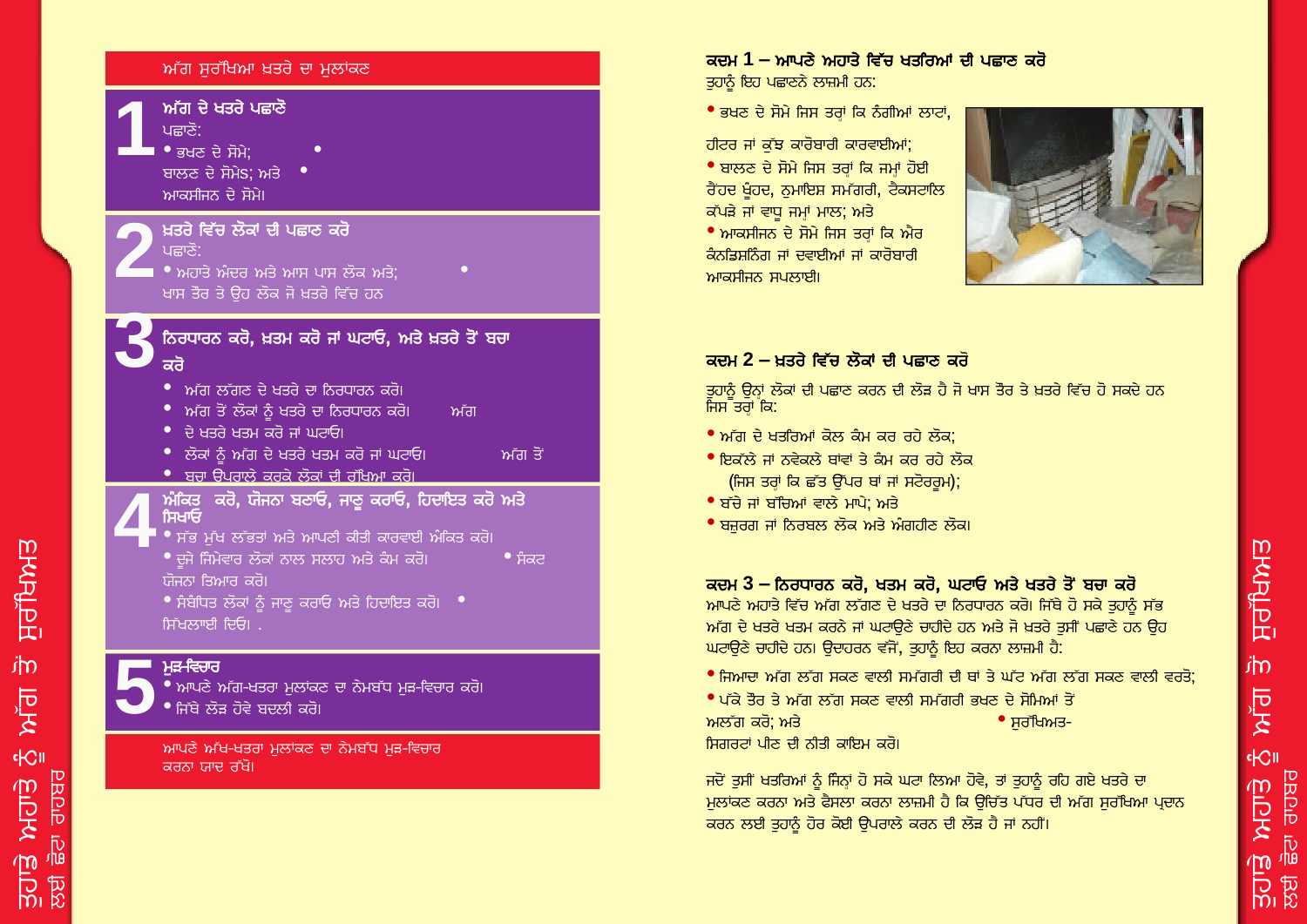## <u>ਨਸ਼ਰ ਸਿਖਸਤੀ ਜ</u> 而 모선  $-CII$ **PRD EIDK** ΙĐ  $\frac{1}{\sqrt{10}}$ **R**<br>Rud

## ਆਮ ਅੱਗ ਰੋਕ ਉਪਰਾਲੇ ਜੋ ਤਹਾਨੂੰ ਕਰਨੇ ਪੈ ਸਕਦੇ ਹਨ

.<br>ਇਸ ਛੋਟੇ ਰਾਹਬਰ ਵਿੱਚ. ਹਰ ਪਕਾਰ ਦੇ ਅਹਾਤੇ ਲਈ ਵਿਸਤਾਰਪਰਵਕ ਸੇਧ ਦੇਣੀ ਅਸੰਭਵ ਹੈ। ਐਪਰ, ਜੋ ਤਹਾਨੂੰ ਘੱਟ ਤੋਂ ਘੱਟ ਬਾਰੇ ਵਿਚਾਰ ਕਰਨਾ ਚਾਹੀਦਾ ਹੋ ਉਸ ਵਿੱਚ ਹੇਠ ਲਿੱਖਤ ਸਾਮਲ ਹੋਣਗੇ।

#### ਅੱਗ-ਸਹ ਅਤੇ ਚਿਤਾਵਵਨੀ ਵਿਵਸਥਾ

● ਤਹਾਡੇ ਕੋਲ ੳਿਚੱਤ ਅੱਗ-ਸਹ ਅਤੇ ਚਿਤਾਵਵਨੀ ਵਿਵਸਥਾ ਹੋਣੀ ਲਾਜ਼ਮੀ ਹੈ। ਇਹ ਜੋਰ ਦੀ ਆਵਾਜ਼ ਨਾਲ ਦਿੱਤੀ ਦਿੱਤੀ ਚਿਤਾਵਨੀ ਤੋਂ ਬਿੱਜਲੀ ਦੀ ਸਹ ਅਤੇ ਚਿਤਾਵਵਨੀ ਵਿਵਸਥਾ ਹੋ ਸਕਦੀ ਹੈ।



#### ਛੋਟੀ ਅੱਗ ਨਾਲ ਨਜਿੱਨਣ ਦਾ ਤਾਰੀਕਾ

1.88

**SHE** 

● ਆਮ ਨਿਯਮ ਵੱਜੋਂ ਤਹਾਨੂੰ ਹਰ 200 ਵਰਗ ਮੀਟਰ ਫਰਸ਼ ਦੇ ਥਾਂ ਲਈ ਇੱਕ ਅੱਗ ਬਝਾੳ ਹੋਣਾ ਚਾਹੀਦਾ ਹੈ ਅਤੇ ਹਰ ਮੰਜ਼ਲ ਉੱਪਰ ਘੱਟੋ ਘੱਟ ਇੱਕ ਹੋਣਾ ਲਾਜ਼ਮੀ ਹੈ।

## ਮੁੱਖ ਪ੍ਰਕਾਰ ਦੇ ਚੁੱਕਵੇਂ ਅੱਗ ਬੁਝਾਉ



ਤਸੀਂ ਅੱਗ ਬਝਾਓ ਵਿੱਚ ਸ਼ਾਮਲ ਤੱਤ ਲਾਲ ਬਾਡੀ ਉੱਪਰ ਰੈਗ ਦੇਖ ਕੇ ਪਛਾਣ ਸਕਦੇ ਹੋ। ਅਸੀਂ ਹੇਲਨ ਅੱਗ ਬਝਾਓੇ ਨਹੀਂ ਦੇਖਾਲਿਆ ਕਿਉਂ ਕਿ ਯੂ.ਕੇ. ਵਿੱਚ ਅਗਾਂਹ ਨਵੇਂ ਹੇਲਨ ਬਣਾਉਣ ਦੀ ਆਗਿਆ ਨਹੀਂ।

## ਲੋਕਾਂ ਲਈ ਅਹਾਤੇ ਵਿੱਚੋਂ ਬਾਹਰ ਨਿਕਲਣ ਦੇ ਸਰੱਖਿਅਤ ਰਸਤੇ

● ਸੱਭ ਤੋਂ ਜ਼ੈਗੀ ਸਥਿੱਤੀ ਤਾਂ ਇਹ ਹੈ ਕਿ ਅਹਾਤੇ ਦੇ ਸੱਭ ਭਾਗਾਂ ਵਿੱਚ ਬਾਹਰ ਨਿਕਲਣ ਲਈ ਇੱਕ ਤੋਂ ਵੱਧ ਰਸਤੇ ਹੋਣ, ਭਾਵੇਂ ਇਸ ਤਰਾਂ ਹਰ ਵਾਰੀ ਸੰਭਵ ਨਹੀਂ ਹੈਦਾ।

•ੇ ਜੇ ਇੱਕੋਂ ਹੀ ਰਸਤਾ ਉਪਲਬੱਧ ਹੋਵੇ, ਤਾਂ ਤੁਹਾਨੂੰ ਇਸ ਨੂੰ ਅੱਗ-ਰੋਕ (ਸੁਰੱਖਿਅਤ) ਬਣਾਉਣ ਜਾਂ ਆਟੋਮੈਟਿਕ ਅੱਗ-ਸਹ ਵਿਵਸਥਾ ਲਾਉਣ ਦੀ ਲੋੜ ਪੈ ਸਕਦੀ ਹੈ।

- ਜਿਨਾ ਫਾਸਲਾ ਲੋਕਾਂ ਨੂੰ ਬੱਚ ਕੇ ਨਿਕਲਣ ਲਈ ਤਰ ਕੇ ਜਾਣਾ ਪਵੇ (ਸਫ਼ਰ ਦਾ ਫਾਸਲਾ) ਉਹ ਘੱਟ ਤੋਂ ਘੱਟ ਹੋਣ ਚਾਹੀਦਾ ਹੈ। ਸਫ਼ਰ ਦੇ ਫਾਸਲੇ ਦੀ ਮਿਣਤੀ ਕਮਰੇ ਵਿੱਚ ਦਰਵਾਜੇ ਤੋਂ ਸੱਭ ਤੋਂ ਦਰ ਥਾਂ ਤੋਂ ਲੈ ਕੇ ਸੁਰੱਖਿਅਤ ਪੌੜੀਆਂ ਜਾਂ, ਸੁਰੱਖਿਅਤ ਪੌੜੀਆਂ ਨਾ ਹੋਣ ਤਾਂ ਇਮਾਰਤ ਵਿੱਚੋਂ ਨਿਕਲਣ ਦੇ ਆਖਰੀ ਰਸਤੇ ਤੱਕ ਹੋਣੀ ਚਾਹੀਦੀ ਹੈ।
- ਨਿਕਲਣ ਦਾ ਜੇ ਇੱਕੋ ਹੀ ਰਸਤਾ ਹੈ. ਤਾਂ ਸਫਰ ਦਾ ਫਾਸਲਾ ਆਮ ਤੌਰ ਤੇ 18 ਮੀਟਰ ਤੋਂ ਵੱਧ ਨਹੀਂ ਹੋਣਾ ਚਾਹੀਦਾ। ਇਹ ਫਾਸਲਾ ਅਹਾਤੇ ਦੇ ਉਨ੍ਹਾਂ ਹਿੱਸਿਆਂ ਵਿੱਚ ਘੱਟ ਹੋਣਾ ਚਾਹੀਦਾ ਹੈ (12 ਮੀਟਰ ਜਾਂ ਘੱਟ) ਜਿੱਥੇ ਅੱਗ ਲੱਗਣ ਜਾਂ ਜਲਦੀ ਫੈਲਣ ਦਾ ਵੱਧ ਮੌਕਾ ਹੋਵੇ। । ਇਹ ਫਾਸਲਾ ਅਹਾਤੇ ਦੇ ਉਨ੍ਹਾਂ ਹਿੱਸਿਆਂ ਵਿੱਚ ਵੱਧ ਹੋ ਸਕਦਾ ਹੈ (ਕਰਬਿ 25 ਮੀਟਰ ਤੱਕ) ਜਿੱਥੇ ਅੱਗ ਲੱਗਣ ਜਾਂ ਜਲਦੀ ਫੈਲਣ ਦਾ ਬਹੁਤ ਘੱਟ ਮੌਕਾ ਹੋਵੇ।

● ਬਾਹਰ ਨਿਕਲਣ ਦੇ ਜੇ ਇੱਕ ਤੋਂ ਜਿਆਦਾ ਰਸਤੇ ਹੋਣ, ਤਾਂ ਸਫ਼ਰ ਦਾ ਫਾਸਲਾ ਆਮ ਤੌਰ ਤੇ 45 ਮੀਟਰ ਤੋਂ ਜਿਆਦਾ ਨਹੀਂ ਹੋਣਾ ਚਾਹੀਦਾ (ਜਿਨ੍ਹਾਂ ਥਾਵਾਂ ਵਿੱਚ ਅੱਗ ਲੱਗਣ ਦਾ ਜਿਆਦਾ ਖ਼ਤਰਾ ਹੋਵੇ ਉਥੇ ਕਰੀਬ 25 ਮੀਟਰ ਅਤੇ ਜਿਨ੍ਹਾਂ ਥਾਵਾਂ ਵਿੱਚ ਅੱਗ ਲੱਗਣ ਦਾ ਘੱਟ ਖ਼ਤਰਾ ਹੋਵੇ ਉਥੇ ਕਰੀਬ 60 ਮੀਟਰ) ਹੈ।

● ਪੌੜੀਆਂ, ਵੀਹੀਆਂ ਅਤੇ ਅੱਗ ਸਮੇਂ ਬਾਹਰ ਨਿਕਲਣ ਦੇ ਰਸਤਿਆਂ ਕੋਲ ਥਾਂ ਰਕਾਵਟਾਂ ਅਤੇ ਅੱਗ ਲੱਗ ਸਕਣ ਵਾਲੀ ਸਮੱਗਰੀ ਤੋਂ ਖ਼ਾਲੀ ਰੱਖਣੇ ਚਾਹੀਦੇ ਹਨ।

● ਬਾਹਰ ਜਾਣ ਦਾ ਰਸਤਾ ਆਖਰੀ ਬਾਹਰ ਨਿਕਲਣ ਦੇ ਰਸਤੇ ਅਤੇ ਸਰੱਖਿਅਤ ਥਾਂ ਵੱਲ ਨੂੰ ● ਜੇ ਪੌੜੀਆਂ ਸੁਰੱਖਿਅਤ ਜਾਣਾ ਚਾਹੀਦਾ ਹੈ।

ਨਹੀਂ ਹਨ, ਤਾਂ ਇੱਕੈਹਰੇ ਬਚ ਨਿਕਲਨ ਦੇ ਰਸਤਿਆਂ ਲਈ ਸਫ਼ਰ ਦਾ ਰਸਤਾ ਉਪਰੋਕਤ ਸਝਾਵਾਂ ਅਨਕਲ ਹੋਣਾ ਲਾਜ਼ਮੀ ਹੈ ਅਤੇ ਅਖੀਰੀ ਬਾਹਰ ਜਾਣ ਦਾ ਰਸਤਾ ਜਮੀਨ-ਮੰਜ਼ਲ ਤੇ ਪੌੜੀਆਂ ਤੋਂ ਸੋਖ਼ ਨਾਲ ਨਜ਼ਰ ਆੳਣਾ ਅਤੇ ਪਹੈਚਣਯੋਗ ਹੋਣਾ ਚਾਹੀਦਾ ਹੈ।

● ਜਿਆਦਾ ਖ਼ਤਰੇ ਵਾਲੇ ਕਮਰੇ ਆਮ ਤੌਰ ਅੱਗ-ਸੁਰੱਖਿਅਤ ਪੌੜੀਆਂ ਵੱਲ ਨੂੰ ਨਹੀਂ ਖੁੱਲਣੇ ਜਾਹੀਦੇ।

● ਜੇ ਤੁਹਾਡਾ ਅੱਗ-ਮੁਲਾਂਕਣ ਦੱਸੇ ਕਿ ਹਰ ਮੰਜ਼ਲ ਵਰਤਣ ਵਾਲੇ ਲੋਕਾਂ ਨੂੰ ਅੱਗ ਲੱਗਣ ਵਾਲੇ ਪਤਾ ਨਹੀਂ ਲੱਗੇਗਾ, ਤਾਂ ਤੁਹਾਨੂੰ ਹੋਰ ਅੱਗ-ਬਚਾਓ ਉਪਰਾਲਿਆਂ ਦੀ ਲੋੜ ਪੈ ਸਕਦੀ ਹੈ, ਉਦਾਹਰਨ ਵੱਜੋਂ, ਆਟੋਮੈਟਿਕ ਅੱਗ-ਸੂਹ ਅਤੇ ਚਿਤਾਵਨੀ ਵਿਵਸਥਾ।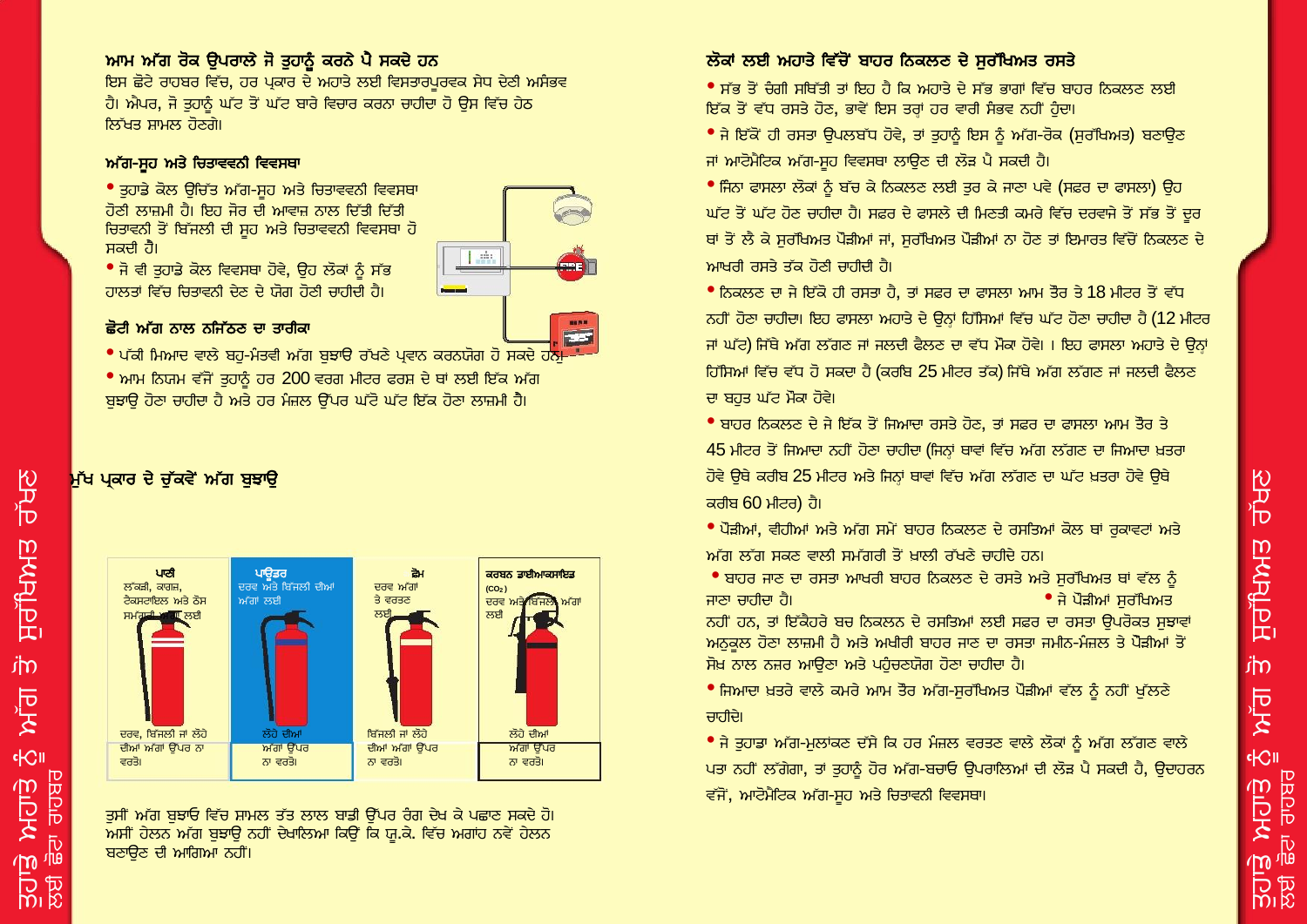ਤੁਹਾਨੂੰ ਉਪਰੋਕਤ ਸੇਧ ਸਾਵਧਾਨੀ ਨਾਲ ਲੈਣੀ ਚਾਹੀਦੀ ਹੈ। ਤੁਹਾਨੂੰ ਅਹਾਤੇ ਦਾ ਹਰ ਭਾਗ ਦੇਖ ਕੇ <mark>ਫੈਸਲਾ ਕਰਨਾ ਚਾਹੀਦਾ ਹੈ ਅੱਗ ਦੀ ਚਿਤਾਵਨੀ ਮਿਲਣ ਪ੍ਰਤੀ ਲੌਕੀ ਕਿੰਨੀ ਜਲਦੀ ੳਿਚੱਤ</mark> ਕਾਰਵਾਈ ਕਰਨਗੇ। ਜੇ ਤੁਹਾਨੂੰ ਕੋਈ ਸ਼ੈਕਾ ਹੋਵੇ ਜਾਂ ਤੁਹਾਡਾ ਅਹਾਤਾ ਦੇਖ-ਭਾਲ ਜਾਂ ਸੌਣ ਦੀਆਂ ਸਹਲਤਾਂ ਪ੍ਰਦਾਨ ਕਰਦਾ ਹੋਵੇ, ਤਾਂ ਤਹਾਨੂੰ ਸਰਕਾਰ ਦੀ ਪ੍ਰਕਾਸ਼ਤ ਕੀਤੀ ਹੋਈ ਵਧੇਰੇ ਵਿਸਤਾਰਪਰਵਕ ਰਾਹਬਰੀ ਪੜਨੀ ਚਾਹੀਦੀ ਹੈ ਜਾਂ ਮਾਹਿਰ ਸਲਾਹ ਪਾਪਤ ਕਰਨੀ ਚਾਹੀਦੀ ਹੈ। ਕੱਝ ਫੈਕਟਰੀਆਂ ਅਤੇ ਵੈਅਰਹਾੳਸਾਂ ਵਿੱਚ ਅੱਗ ਤੋਂ ਬੱਚ ਕੇ ਨਿਕਲਨ ਲਈ ਵਧੇਰੇ ਲੰਬਾ ਫਾਸਲਾ ਤੈਹ ਕਰਨ ਦੀ ਲੋਤ ਪੈ ਸਕਦੀ ਹੈ।

#### ਅੱਗ ਤੋਂ ਬੱਚ ਕੇ ਨਿਕਲਨ ਲਈ **ੳ**ਚਿੱਤ ਦਰਵਾਜੇ

• ਤੁਹਾਨੂੰ ਤੋਂ ਅੱਗ ਤੋਂ ਬੱਚ ਕੇ ਨਿਕਲਨ ਵਾਲੇ ਦਰਵਾਜੇ ਅਤੇ ਬੱਚ ਕੇ ਨਿਕਲਨ ਵਾਲੇ ਰਸਤੇ ਤੇ ਹਰ ਦਰਵਾਜਾ ਕੁੰਜੀ ਅਤੇ ਵਿਸ਼ੇਸ਼ੱਗ ਗਿਆਨ ਤੋ ਬਗੈਰ ਵਰਤ ਹੋ ਸਕਣੇ ਚਾਹੀਦੇ ਹਨ।

• ਜਨਤਾ ਜਾਂ ਲੋਕਾਂ ਦੀ ਵੱਡੀ ਗਿਣਤੀ ਵਿੱਚ ਵਰਤੇ ਜਾਂਦੇ ਅਹਾਤਿਆਂ ਵਿੱਚ, ਤਹਾਨੂੰ ਪਸ਼ (ਪਾਨਿਕ) ਬਾਰਾਂ ਜਾਂ ਪਸ਼ ਪੈਡਾਂ ਦੀ ਲੋੜ ਹੋ ਸਕਦੀ ਹੈ।

## ਵਿਚਾਰਨ ਲਈ ਹੋਰ ਚੀਜਾਂ

- ਕਿ ਤੁਹਾਨੂੰ ਅਮਰਜੈਂਸੀ ਲਾਈਟਿੰਗ ਦੀ ਲੋੜ ਹੈ ਜਾਂ ਨਹੀਂ।
- ਬਹੁਤ ਹੀ ਛੋਟੇ ਅਹਾਤਿਆਂ ਤੋਂ ਇਲਾਵਾ ਸੱਭ ਅਹਾਤਿਆਂ ਵਿੱਚ ਉਚਿੱਤ ਅੱਗ-ਸੁਰੱਖਿਆ  $\bullet$  ਤੁਹਾਡੇ ਕਰਮਚਾਰੀਆਂ ਸਾਈਨ ਲਾਉਣੇ।

ਅਤੇ ਸੱਭ ਉਨ੍ਹਾਂ ਨੂੰ ਜਿਨ੍ਹਾਂ ਤੇ ਤੁਹਾਨੂੰ ਜਾਇਜ਼ ਤੌਰ ਤੇ ਅੱਗ ਲੱਗਣ ਸਮੇਂ ਮਦਦ ਕਰਨ ਦੀ ਉਮੀਦ ਹੋਵੇ ਨੂੰ ਸਿੱਖਲਾਈ ਦੇਣੀ।

● ਪੱਕੇ ਤੌਰ ਤੇ ਤਹਾਡੀਆਂ ਅੱਗ ਸਰੱਖਿਆ ਵਿਵਸਥਾਵਾਂ ਕਾਇਮ ਰੱਖਣ ਲਈ ਪਬੰਧਕੀ ਵਿਵਸਥਾ।

ਕੱਝ ਬਹੁਤ ਛੋਟੇ ਅਤੇ ਸਰਲ ਅਹਾਤੇ ਇਨ੍ਹਾਂ ਸਾਰੇ ਕਦਮਾਂ ਦੀ ਸ਼ਾਇਦ ਜਿਆਦਾ ਮਸ਼ਕਲ ਤੋਂ ਬਗੈਰ ਹੀ ਪਰਤੀ ਕਰ ਸਕਣ। ਐਪਰ, ਤਹਾਨੂੰ ਫਿਰ ਵੀ ਸਾਬਤ ਕਰਨ ਦੀ ਲੋੜ ਹੋਵੇਗੀ ਕਿ ਤੁਸੀਂ ਇਹ ਸੱਭ ਕਦਮ ਪਰੇ ਕੀਤੇ ਹਨ।

#### ਕਦਮ 4 – ਅੰਕਿਤ ਕਰੋ, ਯੋਜਨਾ ਬਣਾਓ, ਹਿਦਾਇਤ ਕਰੋ, ਜਾਣੂ ਕਰਾਓ ਅਤੇ ਸਿੱਖਾਓ

ਇਸ ਕਦਮ ਵਿੱਚ ਤਹਾਨੂੰ ਅੰਕਿਤ ਕਰਨਾ, ਯੋਜਨਾ ਬਣਾਉਣੀ, ਹੈਦਾਇਤ ਕਰਨੀ, ਜਾਣ ਕਰਾਉਣਾ ਅਤੇ ਸਿੱਖਲਾਈ ਦੇਣੀ ਚਾਹੀਦੀ ਹੈ। ਤਹਾਨੂੰ ਖ਼ਤਰੇ ਅਤੇ ਜੋ **ਕਦਮ 1 ਕਦਮ 2** ਵਿੱਚ ਤੁਸੀਂ ਖਾਸ ਤੌਰ ਤੇ ਖਤਰ ਵਿੱਚ ਹੋਣ ਵਾਲੇ ਲੋਕਾਂ ਦੀ ਪਛਾਣ ਕੀਤੀ ਹੋ ਉਹ ਅੰਕਿਤ ਕਰਨੇ ਲਾਜ਼ਮੀ ਹਨ। ਤਹਾਨੰ ਜੋ ਕਾਰਵਾਈ ਤਸੀਂ ਕੀਤੀ ਹੋਵੇ ਉਹ ਵੀ **ਕਦਮ 3** ਵਿੱਚ ਤਹਾਨੰ ਅੰਕਿਤ ਕਰਨੀ ਚਾਹੀਦੀ ਹੈ। ਇੱਕ ਸਰਲ ਯੋਜਨਾ ਤੁਹਾਨੂੰ ਇਸ ਤੜ੍ਹਾਂ ਕਰਨ ਵਿੱਚ ਮਦਦ ਕਰ ਸਕਦੀ ਹੈ।

ਤੁਹਾਨੂੰ ਆਪਣੇ ਅਹਾਤੇ ਦੇ ਅਨੁਕੂਲ ਅਮਰਜੈਂਸੀ ਯੋਜਨਾ ਵੀ ਬਣਾਉਣੀ ਪਵੇਗੀ।

ਤਹਾਡੇ ਅਹਾਤੇ ਜਾਂ ਨੇੜੇ ਸੱਭ ਅਹਾਤਿਆਂ ਵਿੱਚ ਅੱਗ ਲੱਗਣ ਸਮੇ ਜੋ ਕਾਰਵਾਈ ਤਹਾਨੂੰ ਕਰਨ ਦੀ ਲੋੜ ਹੋਵੇਗੀ ਉਹ ਇਸ ਵਿੱਚ ਸ਼ਾਮਲ ਹੋਣੀ ਚਾਹੀਦੀ ਹੈ। ਤਹਾਨੂੰ ਆਪਣੇ ਕਰਮਚਾਰੀਆਂ ਅਤੇ ਕੱਝ ਵਾਰੀ ਹੋਰਨਾਂ ਨੂੰ ਵੀ, ਜਿਸ ਤਰਾਂ ਕਿ ਹੋਟਲ ਦੇ ਮੈਹਮਾਨਾਂ ਜਾਂ ਸੇਵਾਦਾਰਾਂ, ਨੂੰ ਹੈਦਾਇਤਾਂ ਦੇਣ ਦੀ ਲੋੜ ਪਵੇਗੀ। ਸੱਭ ਮਲਾਜ਼ਮਾਂ ਨੂੰ ਅਹਾਤੇ ਵਿੱਚ ਖ਼ਤਰਿਆਂ ਬਾਰੇ ੳਿਚੱਤ ਜਾਣਕਾਰੀ ਅਤੇ ਸਿੱਖਲਾਈ ਮਿਲਣੀ ਲਾਜ਼ਮੀ ਹੈ। ਕੁੱਝ, ਜਿਸ ਤਰ੍ਹਾਂ ਕਿ ਫਾਇਰ ਮਾਰਸ਼ਲਾਂ ਨੂੰ, ਵਧੇਰੇ ਵਿਸਤਾਰਪਰਵਕ ਸਿੱਖਲਾਈ ਦੀ ਜਰਰਤ ਹੋਵੇਗੀ।

#### ਕਦਮ  $5 -$ ਮੜ-ਵਿਚਾਰ

ਤਹਾਨੂੰ ਯਕੀਨੀ ਬਣਾਉਣਾ ਚਾਹੀਦਾ ਹੈ ਕਿ ਤਹਾਡਾ ਅੱਗ-ਖ਼ਤਰਾ ਮਲਾਂਕਣ ਅਧਨਿਕ ਹੈ। ਜੇ ਤਹਾਨੂੰ ਸ਼ੱਕ ਹੋਵੇ ਕਿ ਇਹ ਉਚਿੱਤ ਨਹੀਂ ਤਾਂ ਤੁਹਾਨੂੰ ਆਪਣੇ ਅੱਗ-ਖ਼ਤਰਾ ਮੁਲਾਂਕਣ ਦਾ ਮੁੜ-ਵਿਚਾਰ ਕਰਨ ਦੀ ਲੋੜ ਹੋਵੇਗੀ, ਜਿਸ ਤਰ੍ਹਾਂ ਕਿ ਜਦ ਅੱਗ ਲੱਗਣੋ ਬੱਚ ਗਈ ਹੋਵ ਅਤੇ ਤਹਾਡੇ ਅਹਾਤੇ ਵਿੱਚ ਹਰ ਵਾਰੀ ਮਹਤੱਵਪੂਰਨ ਖ਼ਤਰੇ ਦੀ ਪੱਧਰ ਬਦਲਨ ਸਮੇਂ। ਇਸ ਵਿੱਚ ਇਹ ਸ਼ਾਮਲ ਹੋ ਸਕਦੇ ਹਨ:

● ਜੇ ਤੁਸੀਂ ਉਹ ਸਮੱਗਰੀ ਜਿਆਦਾ ਰੱਖਣੀ ਸ਼ੁਰੂ ਕਰੋਂ ਜਿਸ ਨੂੰ ਸੌਖੀ ਅੱਗ ਲੱਗ ਸਕਦੀ

#### ਹੋਵੇ;

- ਨਵੀਂ ਰਾਤ ਦੀ ਸ਼ਿੱਫਟ ਸ਼ੁਰੂ ਹੋਣੀ; ਜਾਂ
- ਤਹਾਡਾ ਅਹਾਤਾ ਵਰਤਣ ਵਾਲੇ ਲੋਕਾ ਦੀ ਪ੍ਰਕਾਰ ਜਾਂ ਗਿਣਤੀ ਵਿੱਚ ਤਬਦੀਲੀ।

#### ਅਦੇਸ਼ ਲਾਗ ਕਰਨਾ

ਗੈਰ-ਘਰੇਲੂ ਅਹਾਤਿਆਂ ਵਿੱਚ ਸੱਭ ਅੱਗ-ਸੁਰੱਖਿਆ ਕਾਨੂੰਨ ਲਾਗੂ ਕਰਾਉਣ ਲਈ ਅੱਗ ਹੁਕਮਰਾਨ ਮੱਖ ਏਜੰਸੀ ਹੋਵੇਗੀ। ਸੱਭ ਤੋਂ ਵੱਧ ਖ਼ਤਰਾ ਪਗਟ ਕਰਨ ਵਾਲੇ ਅਹਾਤਿਆਂ ਤੇ ਅੱਗ ਹਕਮਰਾਨ ਆਪਣੀ ਸਮੱਗਰੀ ਅਤੇ ਜਾਂਚ ਕੇਦ੍ਰਿਤ ਕਰਨਗੇ। ਸੱਭ ਅੱਗ ਹੁਕਮਰਾਨ ਅੱਗ ਸੁਰੱਖਿਆ ਬਾਰੇ ਸ਼ਿਕਾਇਤਾਂ ਦੀ ਪੜਤਾਲ ਕਰਨੀ, ਜਿੱਥੇ ਅੱਗ ਲੱਗਣ ਤੋਂ ਬਾਦ ਨੀਵੇਂ ਦਰਜੇ ਦਾ ਅੱਗ-ਸਰੱਖਿਆ ਪਬੰਧ ਲੱਭਿਆ ਹੋਵੇ ਉਥੇ ਜਾਂਚ ਕਰਨੀ ਜਾਰੀ ਰੱਖਣਗੇ ਅਤੇ ਖਾਸ ਕੇਦਿਤ ਮਆਇਨੇ ਕਰ ਸਕਦੇ ਹਨ।

ਜੇ ਤੁਸੀਂ ਅਦੇਸ਼ ਦੀ ਪਰਤੀ ਨਾ ਕੀਤੀ , ਤਾਂ ਅੱਗ ਹਕਮਰਾਨ ਤੁਹਾਨੂੰ ਅਮਲੀ ਸਲਾਹ ਦੇਣਗੇ ਜਾਂ, ਜੇ ਖ਼ਤਰਾ ਸੰਗੀਨ ਹੋਵੇ, ਤਾਂ ਰਿਵਾਇਤੀ ਸੂਚਨਾ ਜਾਰੀ ਕਰਨਗੇ। ਸੱਭ ਤੋਂ ਵੱਧ ਸੰਗੀਨ ਹਾਲਾਤਾਂ ਤੋਂ ਇਲਾਵਾ, ਅੱਗ ਸੁਰੱਖਿਆ ਦੀ ਤਸੱਲੀਬਖ਼ਸ਼ ਪੱਧਰ ਪ੍ਰਾਪਤ ਕਰਨ ਲਈ ਅੱਗ ਹਕਮਰਾਨ ਤਹਾਡੇ ਸਾਥ ਮਿਲ ਕੇ ਕੈਮ ਕਰਨਗੇ।

**RAC**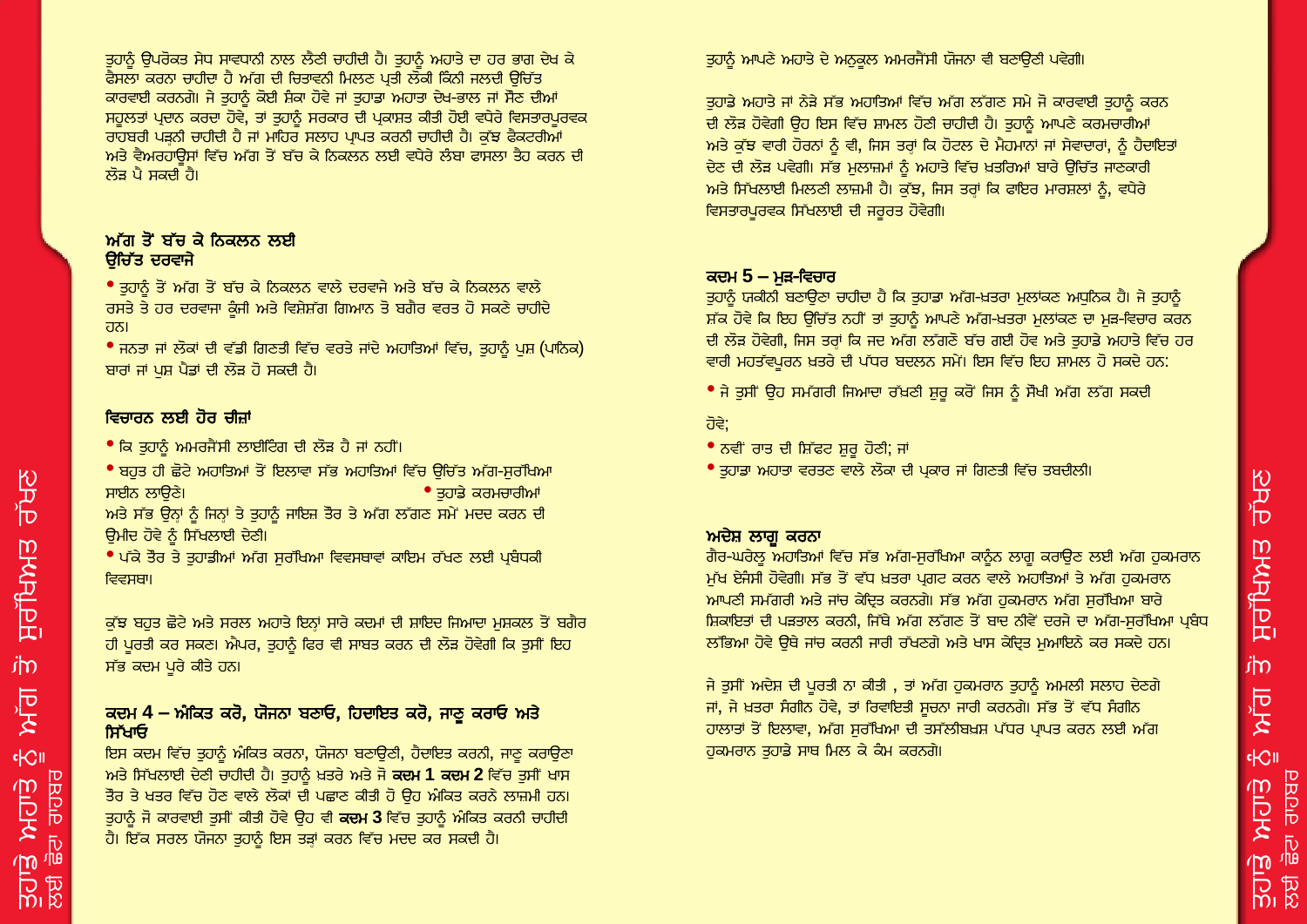ਜੇ ਜਾਨ ਨੂੰ ਬਹੁਤ ਗੰਭੀਰ ਖ਼ਤਰਾ ਹੋਵੇ, ਤਾਂ ਅੱਗ ਹਕਮਰਾਨ ਅਹਾਤੇ ਨੂੰ ਖ਼ਾਸ ਚੀਜ਼ਾਂ ਲਈ ਵਰਤਣੋਂ ਰੋਕਣ ਲਈ (ਜਿਸ ਤਰ੍ਹਾਂ ਕਿ ਸੌਣ ਲਈ), ਜਾਂ ਲੋਕਾਂ ਨੂੰ ਸਾਰੇ ਅਹਾਤੇ ਜਾਂ ਅਹਾਤੇ ਦੇ ਕੁੱਝ ਹਿੱਸਿਆਂ ਨੂੰ ਵਰਤਣੋਂ ਰੋਕਣ ਲਈ ਸੂਚਨਾ ਜਾਰੀ ਕਰ ਸਕਦੇ ਹਨ। ਇਹ ਅਧਿਕਾਰ ਉਨ੍ਹਾਂ ਜਾਇਦਾਦਾਂ ਪਤੀ ਰਿਹਾਇਸ਼ੀ ਹਕਮਰਾਨਾਂ ਨਾਲ ਸਾਂਝੇ ਹਨ ਜਿਨ੍ਹਾਂ ਵਿੱਚ ਕਈ ਘੜਬਾਰ ਰਹਿੰਦੇ ਹੋਣ।

ਸੱਭ ਕੇਸਾਂ ਵਿੱਚ ਤਹਾਨੂੰ ਅਪੀਲ ਕਰਨ ਦਾ ਹੱਕ ਹੋਵੇਗਾ, ਦੋਵੇਂ ਗੈਰ-ਰਵਿਾਇਤੀ ਅਤੇ ਰਿਵਾਇਤੀ ਤੌਰ ਤੇ।

ਗੈਰ-ਰਿਵਾਇਤੀ ਅਪੀਲ, ਆਮ ਤੌਰ ਤੇ ਵਧੇਰੇ ਤਜ਼ਰਬੇਕਾਰ ਅੱਗ-ਸੁਰੱਖਿਆ ਮੈਨੇਜਰ ਨੂੰ, ਕੁੱਝ ਵਾਰੀ ਅਦੇਸ਼ ਦੀ ਪੂਰਤੀ ਕਰਨ ਲਈ ਇੱਕ ਵੱਖਰੇ ਢੰਗ ਦੀ ਪਛਾਣ ਕਰ ਸਕਦੀ ਹੈ।

ਜੇ ਇਹ ਸਫ਼ਲ ਨਾ ਹੋਵੇ, ਤਾਂ ਤੁਸੀਂ ਰਿਵਾਇੀ ਤੌਰ ਤੇ ਮਜਿਸਟ੍ਰੇਟ ਨੂੰ ਅਪੀਲ ਕਰ ਸਕਦੇ ਹੋ। ਜੇ ਤੁਸੀਂ ਤਕਨੀਕੀ ਮਸਲਿਆਂ ਬਾਰੇ ਹਕਮਰਾਨ ਨਾਲ ਸਹਿਮਤ ਨਾ ਹੋ ਸਕੋਂ ਤਾਂ ਤਸੀਂ ਅਦੇਸ਼ ਲਾਗ ਕਰਨ ਵਾਲੇ ਹੁਕਮਰਾਨ ਨਾਲ ਸਹਿਮਤ ਹੋ ਕੇ ਸੈਕਟਰੀ ਔਫ ਸਟੇਟ ਨੂੰ ਸੁਲਝਾ ਪ੍ਰਤੀ ਰਿਵਾਇਤੀ ਫੈਸਲਾ ਕਰਨ ਲਈ ਬੇਨਤੀ ਕਰ ਸਕਦੇ ਹੋ।

#### ਤਸੀਂ ਆਪਣਾ ਅਹਾਤਾ ਬਦਲ ਲਿਆ

ਰੱਖਣ

<u>ਸਰੱਖਿਅਤ</u>

ζ'n

可文

 $c$   $|C||$ 

<u>ਤੁਹਾਡੇ ਅਹਾਤੇ</u><br>ਇਹਮ⁄ ਓਾਠ<u>ਤ</u> **ਛੋਟਾ ਰਾਹਬਰ** 

ਬਹਤੇ ਹਾਲਾਤਾਂ ਵਿੱਚ ਤੁਸੀਂ ਆਪਣਾ ਅਹਾਤਾ ਬਦਲ ਸਕੋਂਗੇ। ਐਪਰ, ਤਹਾਨੂੰ ਯਾਦ ਰੱਖਣਾ ਲਾਜ਼ਮੀ ਹੈ ਕਿ ਜੋ ਖ਼ਤਰਾ ਤੁਸੀਂ ਪੈਦਾ ਕਰੋਂਗੇ ਉਸ ਨੂੰ ਕਾਬੂ ਰੱਖਣ ਦੀ ਤੁਹਾਡੀ ਜਿੰਮੇਵਾਰੀ ਹੋਵੇਗੀ ਅਤੇ ਤੁਹਾਨੂੰ ਫਿਰ ਵੀ ਯੋਜਨਾਬੰਦੀ ਪ੍ਰਕਿਰਿਆ ਅਤੇ ਇਮਾਰਤੀ ਨਿਯਮਾਂ ਦੀ ਪਾਲਣਾ ਕਰਨੀ ਪਵੇਗੀ। ਤਹਾਨੂੰ ਆਪਣੇ ਅੱਗ-ਮਲਾਂਕਣ ਬਾਰੇ ਦੁਬਾਰਾ ਵਿਚਾਰ ਕਰਨ ਦੀ ਅਤੇ ਦੇਖਣ ਦੀ ਕਿ ਇਨ੍ਹਾਂ ਬਦਲਾਵ ਨਾਲ ਤੁਹਾਡੇ ਅਹਾਤੇ ਵਿੱਚ ਖ਼ਤਰੇ ਉੱਪਰ ਕਿਸ ਤਰ੍ਹਾਂ ਪ੍ਰਭਾਵ ਪਵੇਗਾ ਲੋੜ ਹੋਵੇਗੀ। ਤੁਹਾਨੂੰ ਨਿਰਧਾਰਨ ਕਰਨਾ ਪਵੇਗਾ ਕਿ ਤੁਹਾਡਾ ਖ਼ਤਰਾ-ਪ੍ਰਬੰਧ ਉਪਰਾਲੇ ਕਾਫ਼ੀ ਹਨ ਜਾਂ ਨਹੀਂ ਅਤੇ ਜੇ ਤੁਹਾਨੂੰ ਹੋਰ ਅਗਾਂਹ ਕਾਰਵਾਈ ਕਰਨ ਦੀ ਲੋਤ ਹੈ ਜਾਂ ਨਹੀਂ।

ਕੱਝ ਜਿਆਦਾ ਖ਼ਤਰਾ ਵਾਲੇ ਅਹਾਤਿਆਂ ਵਿੱਚ, ਉਦਾਹਰਨ ਵੱਜੋਂ, ਜਿਨਾਂ ਬਾਰੇ ਇਹ ਆਖਿਆ ਜਾ ਸਕਦਾ ਹੈ ਕਿ ਉਨ੍ਹਾਂ ਵਿੱਚ ਜਾਨ ਨੂੰ ਆਮ ਨਾਲੋਂ ਨੂੰ ਜਿਆਦਾ ਖ਼ਤਰਾ ਹੈ ਜਾਂ ਜਿੱਥੇ ਵਿਸ਼ੇਸ਼ ਤੌਰ ਤੇ ਗੰਝਲਦਾਰ ਅੱਗ-ਸਰੱਖਿਆ ਇੰਤਜ਼ਾਮਾਂ ਦੀ ਲੋੜ ਹੈ, ਅੱਗ ਹਕਮਰਾਨ, ਤਬਦੀਲੀ ਸਚਨਾ ਜਾਰੀ ਕਰ ਸਕਦੇ ਹਨ। ਇਸ ਤਬਦੀਲੀ ਸਚਨਾ ਅਧੀਨ, ਤਹਾਨੂੰ ਹਕਮਰਾਨਾਂ ਨੂੰ ਅਹਾਤੇ ਪ੍ਰਤੀ ਉਨ੍ਹਾਂ ਸੱਭ ਤਬਦੀਲੀਆਂ, ਜੋ ਕਰਨ ਬਾਰੇ ਤਸੀਂ ਯੋਜਨਾ ਬਣਾ ਰਹੇ ਹੋ, ਜੇ ਇਨ੍ਹਾਂ ਤਬਦੀਲੀਆਂ ਨਾਲ ਖ਼ਤਰੇ ਵਿੱਚ ਮਹਤੱਵਪਰਨ ਵਾਧਾ ਹੋ ਜਾਵੇਗਾ ਬਾਰੇ ਦੱਸਣਾ ਲਾਜ਼ਮੀ ਹੋਵੇਗਾ।

ਸਰਲ ਅੱਗ ਖ਼ਤਰੇ ਦਾ ਮਲਾਂਕਣ ਕਿਸ ਤਰਾਂ ਕਰਨਾ ਹੈ ਦੀ ਇੱਕ ਉਦਾਹਰਨ

ਇਸ ੳਦਾਹਰਨ ਤੋਂ ਇਲਾਵਾ ਅੱਗ-ਖ਼ਤਰੇ ਦਾ ਮਲਾਂਕਣ ਕਰਨ ਦੇ ਹੋਰ ਵੀ ਹੀ ਢੰਗ ਹਨ।

ਜੋ ਵੀ ਢੰਗ ਤੁਸੀਂ ਵਰਤੋਂ, ਉਸ ਦੁਆਰਾ ਤੁਹਾਨੂੰ ਸਾਬਤ ਕਰ ਸਕਣਾ ਚਾਹੀਦਾ ਹੈ ਕਿ ਤੁਸੀਂ ਕਾਨੂੰਨ ਦੇ ਪਬੰਧ ਰਹੇ ਹੋ।

#### ਅੱਗ-ਖ਼ਤਰਾ ਮਲਾਂਕਣ ਤੋਂ ਪਹਿਲਾਂ



ਅਕਾਰ ਦੇ ਕਰਬਿ ਮਾਪ ਅਨੁਸਾਰ, ਅਹਾਤੇ ਦਾ ਇੱਕ ਸਰਲ ਨਕਸ਼ਾ ਬਣਾਓ, ਜਿਸ ਵਿੱਚ ਸੱਭ ਮੈਬੰਧਿਤ ਢਾਂਚਾਗਤ ਮੁਹਾਂਦਰੇ ਦਿਖਾਏ ਹੋਣ, ਜਿਸ ਤਰ੍ਹਾਂ ਕਿ ਪੌੜੀਆਂ ਅਤੇ ਖਾਸ ਖਾਸ ਇਲਾਕੇ ਕਿਸ ਤਰ੍ਹਾਂ ਵਰਤੇ ਜਾਂਦੇ ਹਨ. ਉਦਾਹਰਨ ਵੱਜੋਂ. ਉਤਪਤੀ. ਸਟੋਰਿਜ ਜਾਂ ਸੌਣ ਵਾਲੇ ਥਾਂ।

ਇਸ ਨਕਸ਼ੇ ਵਿੱਚ ਸੱਭ ਖ਼ਤਰੇ (ਕਦਮ 1) ਅਤੇ ਕਾਫ਼ੀ ਖ਼ਤਰੇ ਵਿੱਚ ਲੋਕ (ਕਦਮ 2) ਦਿਖਾਏ ਗਏ ਹੋਣੇ ਲਾਜ਼ਮੀ ਹਨ। ਇਸ ਵਿਚ ਜਿਸ ਸਮਗਰੀ ਨੂੰ ਆਸਾਨੀ ਨਾਲ ਅੱਗ ਲੱਗ ਸਕਦੀ ਹੋਵੇ ਅਤੇ ਭਖ਼ਣ ਦੇ ਸੋਮੇ ਕਿਨ੍ਹਾਂ ਥਾਂਵਾਂ ਤੇ ਨੇੜੇ ਮੌਜੂਦ ਹਨ ਦੀ ਵੀ ਪਛਾਣ ਕੀਤੀ ਹੋਣੀ ਚਾਹੀਦੀ ਹੈ।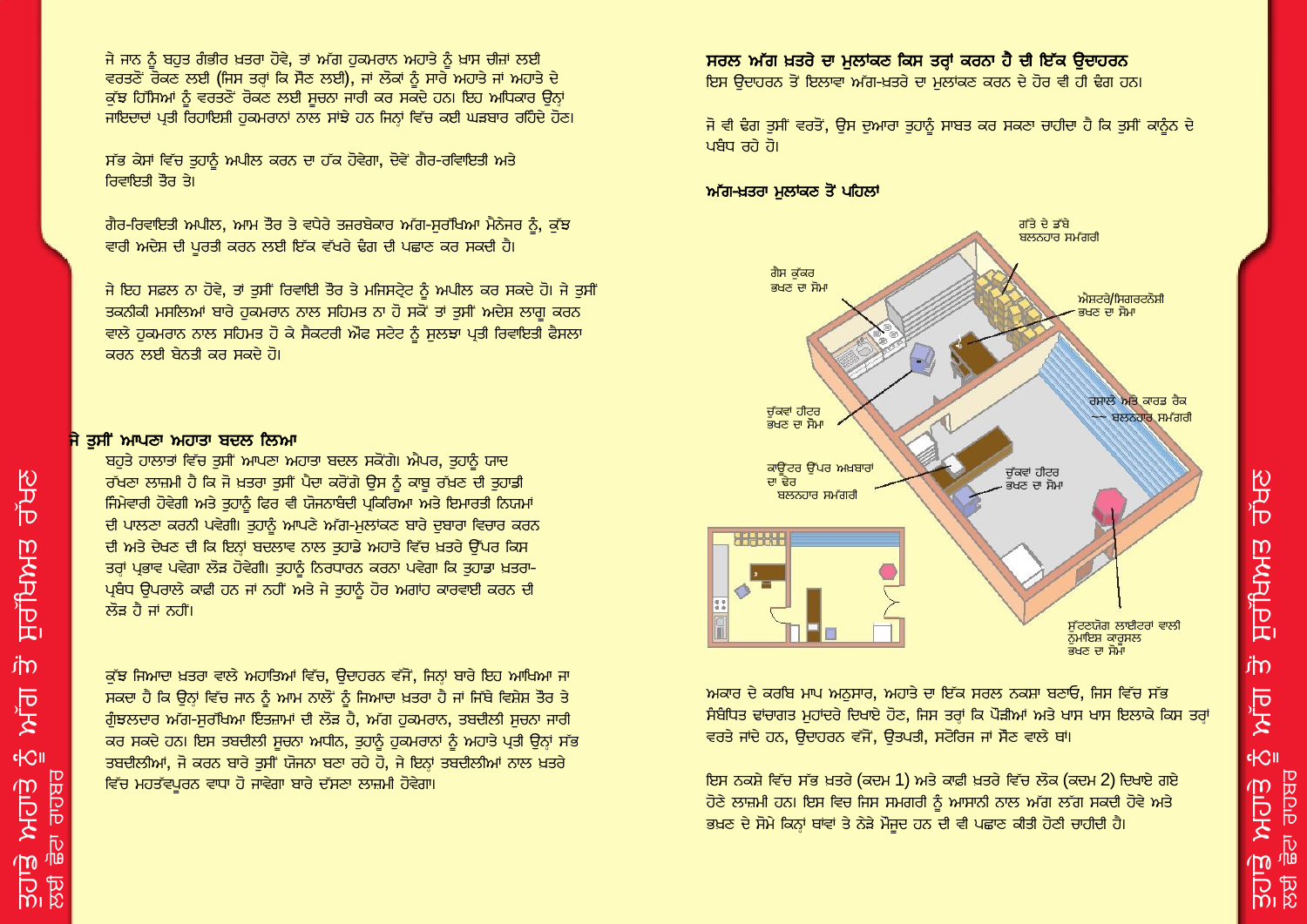ਤਸੀਂ ਸਰਲ ਸਿਫ਼ਰ ਅਤੇ ਕਾਂਟਿਆਂ ਦੀ ਵਿਵਸਥਾ ਵਰਤ ਸਕਦੇ ਹੋ - ਚੱਕਰ ਸਮੱਗਰੀ ਲਈ ਅਤੇ ਕਾਂਟੇ ਭਖਣ ਦੇ ਸੋਮਿਆਂ ਲਈ।

ਚਦਮ 3 – ਜੋ ਕਾਰਵਾਈ ਤਸੀਂ ਕਰੋਂ ਉਹ ਆਮ ਸਮਝ ਹੋਣੀ ਚਾਹੀਦੀ ਹੈ ਅਤੇ, ਮੱਖ ਤੌਰ ਤੇ ਮਹਿੰਗੀ ਨਹੀਂ ਹੋਣੀ ਚਾਹੀਦੀ। ਜੇ ਕੁੱਝ ਸ਼ਰਤਾਂ ਮਹਿੰਗੀਆਂ ਸਾਬਤ ਹੋਣ, ਤਾਂ ਤੁਸੀਂ ਪੂਰੇ ਉਪਾ ਸਥਾਪਿਤ ਕਰਨ ਤੱਕ ਸ਼ਾਇਦ ਵਕਤੀ ਉਪਾ ਲਾਗੂ ਕਰ ਸਕੋਂਗੇ।

ਇਹ ਕੇਵਲ ਤਾਂ ਹੀ ਪ੍ਰਵਾਨ ਕਰਨਯੋਗ ਹੋਵੇਗਾ ਜੇ ਲੋਕਾਂ ਨੂੰ ਗੰਭੀਰ ਖ਼ਤਰਾ ਨਾ ਹੋਵੇ।

ਅਮਰਜੈਂਸੀ ਯੋਜਨਾ ਬਣਾਉਣ ਦੀ ਕਾਰਜਕਾਰੀ ਅਤੇ ਸਿੱਖਲਾਈ, ਹਿਦਾਇਤਾਂ ਜਾਂ ਅੰਕਿਤ ਦੀਆਂ ਸ਼ਰਤਾਂ ਦਾ ਨਿਰਧਾਰਨ **ਕਦਮ 4** ਅਧੀਨ ਹੋਣਾ ਚਾਹੀਦਾ ਹੈ। .

ਕਦਮ 5 ਅਧੀਨ ਤੁਹਾਨੂੰ ਨੇਮੱਤ ਮੁੜ-ਵਿਚਾਰ ਕਰਨ ਦੇ ਫੈਸਲਾ ਕਰਨਾ ਚਾਹੀਦਾ ਹੈ।

### ਅੱਗ-ਖ਼ਤਰਾ ਮੁਲਾਂਕਣ ਤੋਂ ਬਾਦ

<u>ਤਸਰੂ ਸਾਸਪ੍ਰਸਿੱਧ</u>

血

**IPK** 

 $c$  $|C||$ 

ਨਾਡੇ ਅਹਾਂਤੇ ਨੂੰ<br>ਨੂੰ ਇਹਮ⁄ਪ ਉਹਨੂੰ